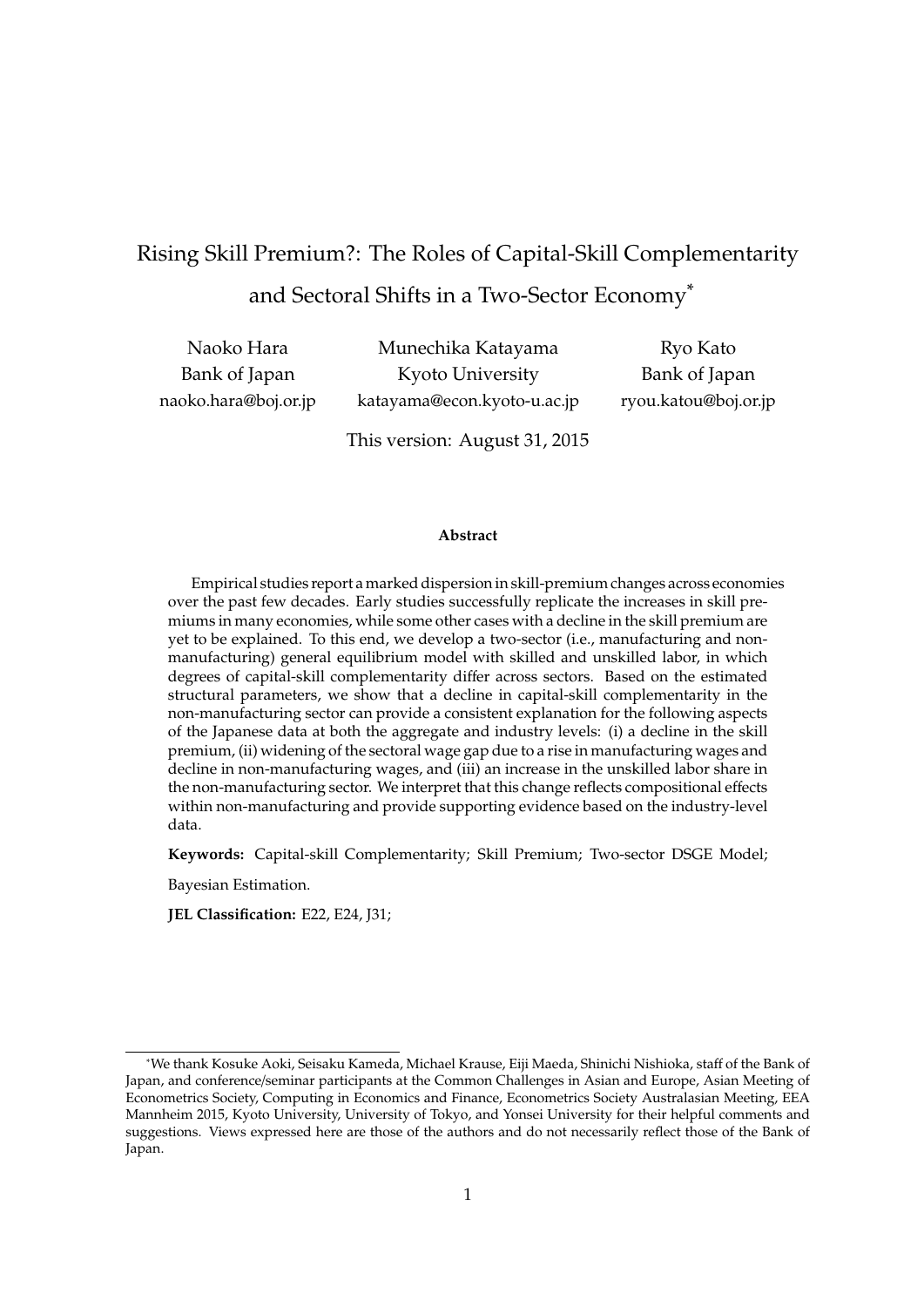# **1 Introduction**

While the skill premium is generally thought to have been rising over time, a few economies have actually seen skill premiums decline over the past decade. Among others, this paper focuses on three notable aspects of the Japanese labor market at the industry level. First, the skill premium, defined as the ratio of the skilled wage to the unskilled wage, started to decline around the mid-1990s. Second, while the average manufacturing wage has kept rising, the non-manufacturing wage has declined significantly. Lastly, the input share of unskilled labor has increased over time in the non-manufacturing sector while holding relatively steady for manufacturers. These changes observed in the Japanese economy are in sharp contrast to what we have seen in most other economies. Understanding the main factors behind these differences is likely to have quite important policy implications for economic growth.

This paper studies a two-sector general equilibrium model with two types of labor, skilled and unskilled, and aims to account for the aforementioned three observations in a neoclassical framework. In particular, we introduce capital-skill complementarity, such that the production technology exhibits complementarity between skilled labor and physical capital stock as discussed in [Krusell et al.](#page-26-0) [\(2000\)](#page-26-0). Parameter values are crucial for the degree of capital-skill complementarity. We fit our two-sector DSGE model to quarterly sectoral data, using Bayesian methods to estimate the key structural parameters. We then use our model to perform a number of comparative statics exercises with a view to identifying the main driving force behind the aforementioned changes in the Japanese economy.

While the aggregate hourly wage started to decline in the mid-1990s, we observe stark differences in wages across the two sectors, i.e., manufacturing and non-manufacturing. More specifically, while the hourly wage in the manufacturing sector continues to rise over time, the hourly wage in the non-manufacturing sector has declined since the mid-1990s. As a result, the sectoral wage gap, measured by the relative wage, has widened by about 15 percentage points since the mid-1990s. Meanwhile, the skill premium, which has typically increased in other advanced economies as well as emerging nations, has decreased by about 8.4 percentage points on average. We need a two-sector setup in order to illustrate the divergence of sectoral wages and the decrease in the skill premium within the same framework. If sectoral wages had not diverged, it would be possible to conclude that the aggregate wage has merely been reflecting changes in productivity. Moreover, in one-sector models, the decline in the skill premium can be simply attributed to skill-biased technological changes.<sup>1</sup> These changes, however, cannot describe the difference in sectoral wages. Alternatively, [Kawaguchi and Mori](#page-26-1) [\(2014\)](#page-26-1) seek to offer some evidence for a labor-supply-side story to explain changes in the wage gap between college and high school graduates.<sup>2</sup> They point out that increasing relative supply of college graduates would lead to a decline in the skill

<sup>&</sup>lt;sup>1</sup>There exists a vast literature on the skill-biased technological change. See, for example, [Acemoglu](#page-26-2) [\(2002\)](#page-26-2).

<sup>&</sup>lt;sup>2</sup>The skill premium we will look at is different from the college premium they analyzed.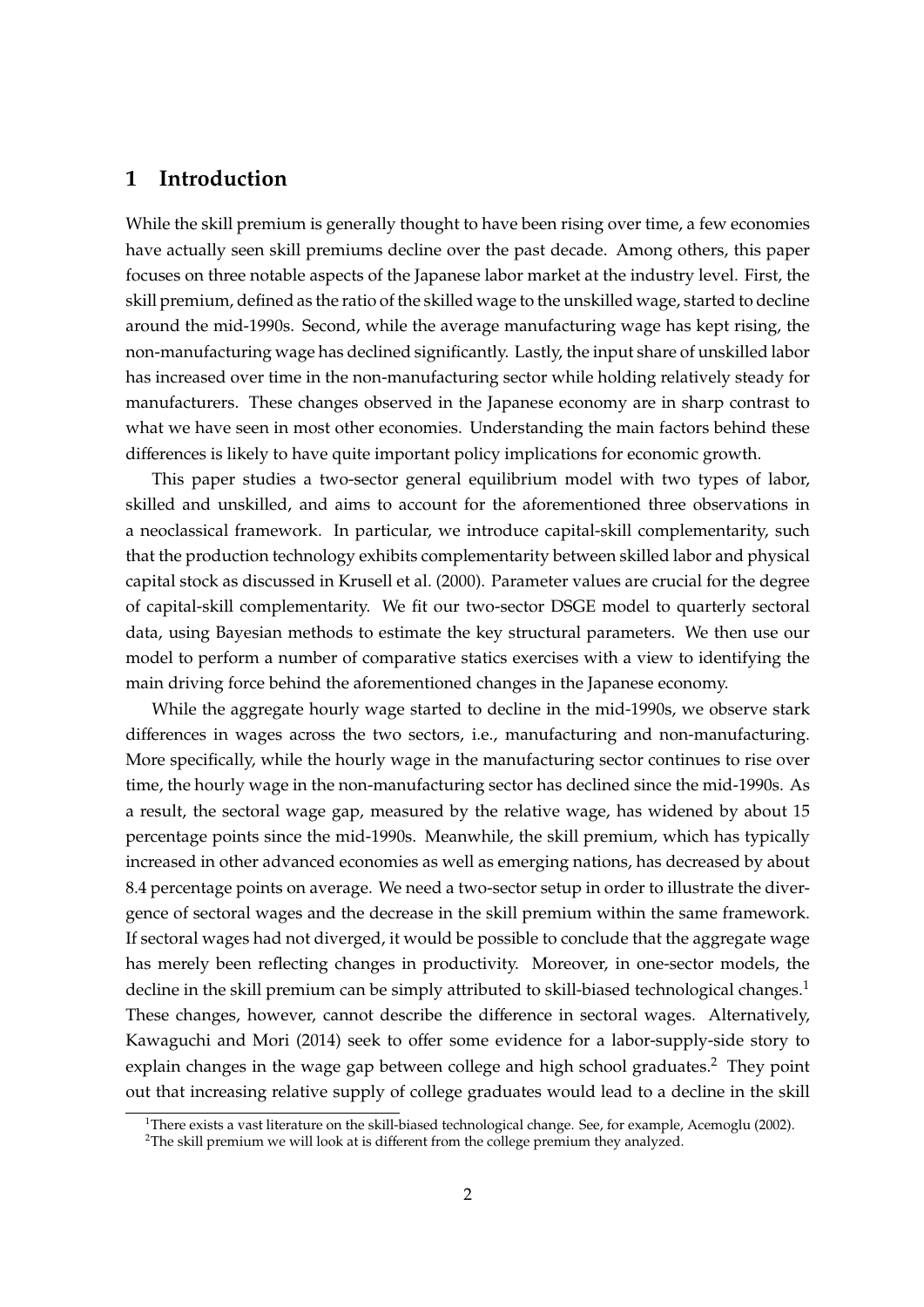premium based on educational attainment. However, the aforementioned divergence of sectoral wages implies that structural changes on the labor supply side are unlikely to be the main reason for the skill premium having declined, because such changes would affect both manufacturing and non-manufacturing proportionally.

In this paper, we show that changes in capital-skill complementarity in the non-manufacturing sector can explain the stylized facts. Since we primarily focus on structural changes in the manufacturing and non-manufacturing sectors, the labor supply side in our model has a relatively simple structure. We just take the existence of the two types of labor as given and assume that households are indifferent between working for manufacturers or nonmanufacturers. The two sectors hire both skilled and unskilled workers. Depending on the degree of capital-skill complementarity, firms choose a different mix of skilled and unskilled workers in terms of hiring.

Based on the estimated structural parameters, we find that a decline in the degree of capital-skill complementarity in the non-manufacturing sector can account for the observed decline in the skill premium. Specifically, lower capital-skill complementarity arising from a reduction in the elasticity of substitution between capital and unskilled labor in the nonmanufacturing industry provides a consistent explanation for the observed changes in the skill premium and sectoral wages as well as the increased share of unskilled labor in the non-manufacturing sector.

We believe that the decline in capital-skill complementarity is consistent with what has been occurring in the Japanese economy since the mid-1990s. In our two-sector model, we can interpret a drop in the elasticity of substitution between capital and unskilled labor as a consequence of the ongoing expansion of the unskilled labor intensive services sector. Even though we cannot directly address this compositional effect within the non-manufacturing sector in this model, we also look at the industry-level data and estimate industry-level demand for skilled relative to unskilled labor. We find supporting evidence that rapidly growing medical and health care industry can account for the decline in the elasticity of substitution in non-manufacturing as a whole.

The idea of capital-skill complementarity is not new. [Griliches](#page-26-3) [\(1969\)](#page-26-3) first hypothesizes that skill or education is more complementary with physical capital than unskilled labor. Recently, [Krusell et al.](#page-26-0) [\(2000\)](#page-26-0) revive the idea of capital-skill complementarity, using it to account for the observed increases in the skill premium in the US economy at the aggregate level. Although the increase in the skill premium has typically been attributed to unobserved skill-biased technological changes, they argue that capital-skill complementarity helps explain observed changes in the skill premium.<sup>3</sup> Our paper is related to [Maliar and Maliar](#page-26-4) [\(2011\)](#page-26-4), who construct a general equilibrium version of [Krusell et al.](#page-26-0) [\(2000\)](#page-26-0), together with

<sup>3</sup>[Polgreen and Silos](#page-26-5) [\(2008\)](#page-26-5) re-examine findings of [Krusell et al.](#page-26-0) [\(2000\)](#page-26-0). They assure the existence of capital-skill complementarity. However, they also find that other results in [Krusell et al.](#page-26-0) [\(2000\)](#page-26-0) were sensitive to the data used.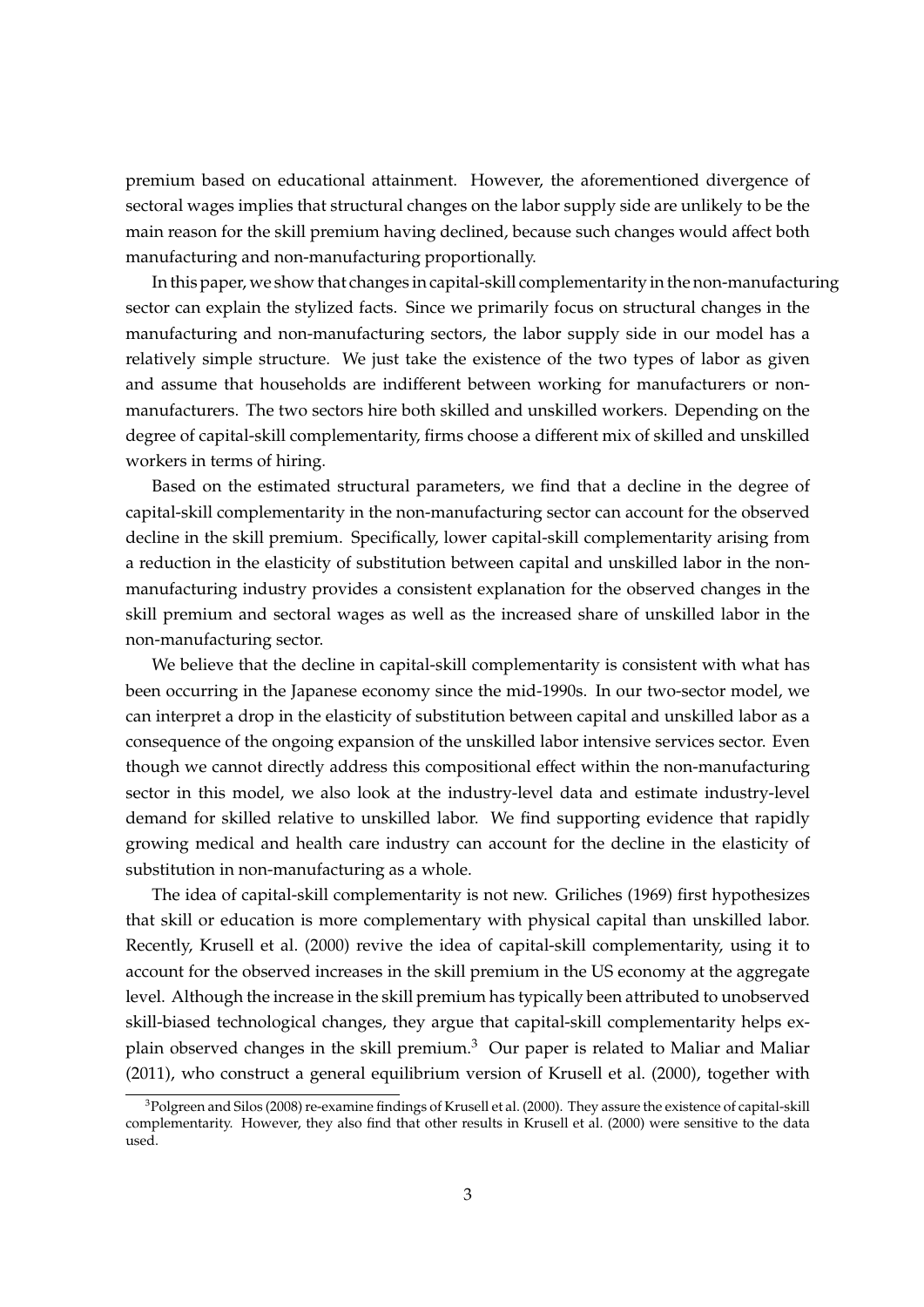additional driving forces. They derive restrictions that make the model consistent with balanced growth. In contrast, our model focuses on the two-sector setup around a detrended steady state.

We estimate the degree of sectoral capital-skill complementarity within a framework of business-cycle models by using quarterly time series data. While most existing studies focus on the long-run implications of capital-skill complementarity, there are a few exceptions. [Lindquist](#page-26-6) [\(2004\)](#page-26-6) looks at a cyclical property of capital-skill complementarity. His finding suggests that capital-skill complementarity is an important factor in explaining the skill premium over the business cycle. In terms of aggregate production technology, however, [Balleer and van Rens](#page-26-7) [\(2013\)](#page-26-7) reach the opposite conclusion. They construct a quarterly skill premium series for the US economy using the Current Population Survey and then estimate responses of the economy to various technology shocks using a structural vector autoregression framework. In particular, they find that the skill premium responds negatively to investment-specific technology shocks. Their finding rejects the possibility of capital-skill complementarity and favors the existence of capital-skill substitutability in the aggregate production technology. Our own empirical analysis indicates that there is a significant difference in the degree of capital-skill complementarity between the manufacturing and non-manufacturing industries. In fact, our comparative statics exercises suggest that capital-skill complementarity vanishes for non-manufacturers in Japan. This heterogeneity of capital-skill complementarity might explain the conflicting results between [Lindquist](#page-26-6) [\(2004\)](#page-26-6) and [Balleer and van Rens](#page-26-7) [\(2013\)](#page-26-7).

Capital-skill complementarity is also increasingly important in the international trade literature. [Parro](#page-26-8) [\(2013\)](#page-26-8) develops a general equilibrium trade model with capital goods trade and capital-skill complementarity. In this setup, he shows that there are two possibilities that increase the skill premium. A technical change causes the relative price of capital to decline, which in turn increases the skill premium. This is true even in a closed economy. In addition, with capital goods trade, a decline in trade costs also reduces the price of capital goods, thereby catalyzing more trade in capital goods. As a result, the productivity of skilled labor and the skill premium both increase when capital-skill complementarity exists. This result has an important welfare implication for the Japanese economy: if capital-skill complementarity weakens, it will become more difficult for the Japanese economy to enjoy gains from trade (through cheaper capital goods with reduced transportation costs).

In terms of changes in sectoral allocation of labor, [Ngai and Pissarides](#page-26-9) [\(2007\)](#page-26-9) offer an alternative explanation. They show that as long as goods and services are complements, labor will flow into a sector with lower TFP growth. [Marquis and Trehan](#page-26-10) [\(2010\)](#page-26-10) apply this idea to explain sectoral dynamics in the US economy, finding that the elasticity of substitution between goods and services is zero or thereabout, and that labor thus flows from manufacturing to services. However, our estimation results suggest that the elasticity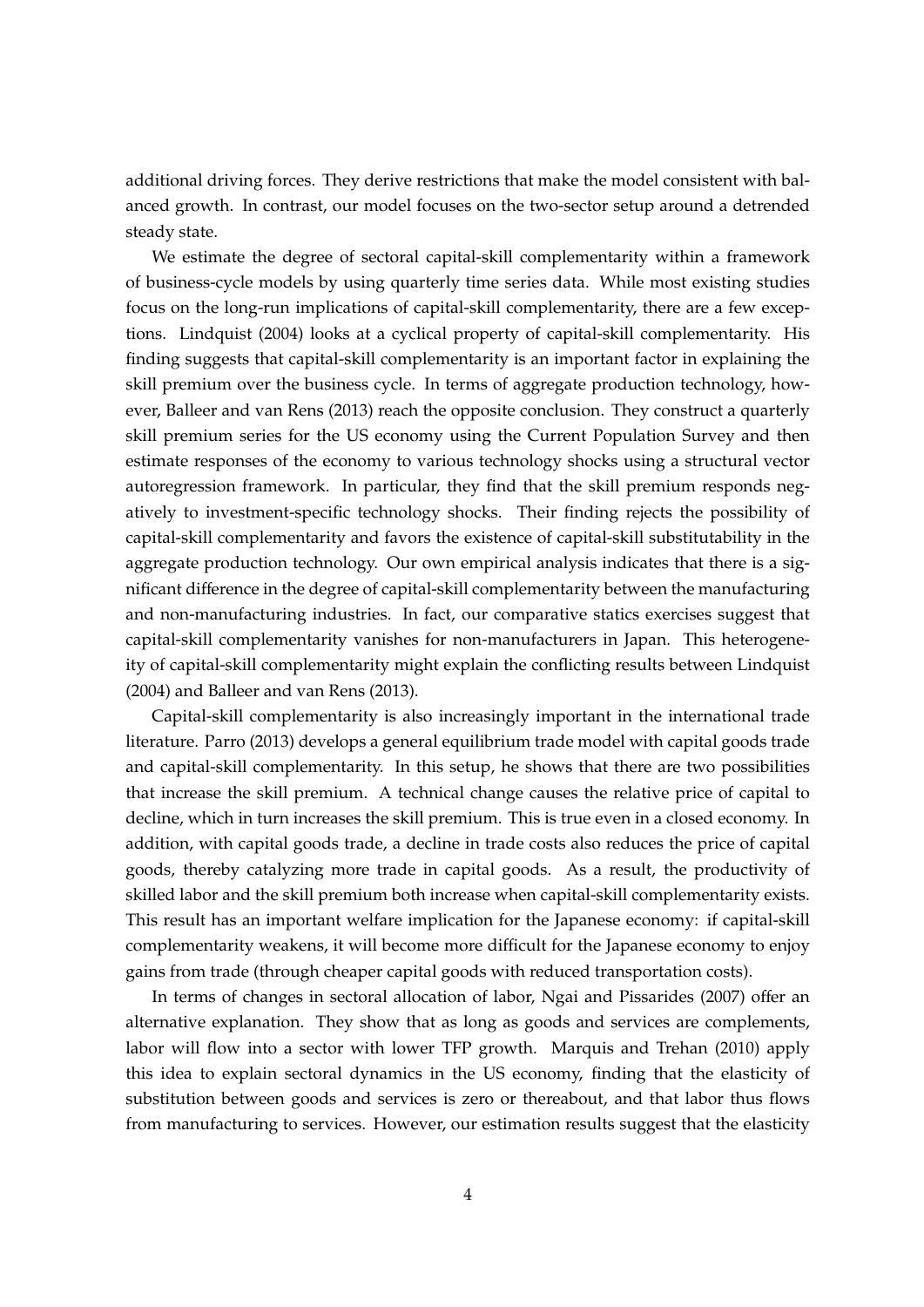of substitution between goods and services is not close to zero, and is indeed significantly greater than unity. Thus, this hypothesis appears to be not applicable to explaining the observed changes in the Japanese economy.

The rest of the paper is organized as follows. Section [2](#page-4-0) presents the stylized facts that we would like to explain. Section [3](#page-8-0) presents a two-sector neoclassical model with two types of labor. In Section [4,](#page-11-0) we use Bayesian methods to estimate model parameters that are important for explaining the stylized facts. We then use the estimated parameters to conduct a number of comparative statics exercises in Section [5,](#page-16-0) which suggest that the decline in the elasticity of substitution between capital and unskilled in non-manufacturing accounts for the stylized facts. Section [6](#page-22-0) provides supporting evidence that growing medical and health care industry can account for the decline in the elasticity of substitution in non-manufacturing, using the industry-level data. Finaly, Section [7](#page-25-0) concludes the paper.

# <span id="page-4-0"></span>**2 Stylized Facts**

Let us now present the stylized facts about the Japanese labor market that we would like to explain. We will focus on the following three facts.

- **Fact 1** The skill premium has started to decline (at least over the last two decades,  $2.45 \rightarrow 2.3$ ).
- **Fact 2** While the average hourly wage in the manufacturing sector has been increasing over time, the non-manufacturing wage has been declining since the mid-1990s. As a result, the manufacturing to non-manufacturing wage ratio has increased quite sharply.
- **Fact 3** While the importance of part-time workers in the manufacturing industry has held steady, the percentage of total hours worked by part-time workers in the nonmanufacturing industry has increased since the mid-1990s.

One important characteristic of the labor market is the distinction between skilled and unskilled workers. Let us now look at how the ratio of the skilled wage to the unskilled wage — the so-called "skill premium"— has evolved over time. Figure [1](#page-5-0) shows the skill premiums for the manufacturing and non-manufacturing industries. Unlike in other economies, the skill premium has declined rather than rising over the past couple of decades. From 1993 to 2012, the manufacturing and non-manufacturing skill premiums declined by 6.6% and 7.4%, respectively. Alternatively, we can look at an education-based measure. [Parro](#page-26-8) [\(2013\)](#page-26-8) uses the college/high-school graduates wage ratio and finds that the skill premium in Japan declined by 3.4% from 1990 to 2005. This downward trend once again contrasts with other countries. For example, the skill premium in Germany increased by 14.4% over the same period. In the US, [Parro](#page-26-8) [\(2013\)](#page-26-8) finds that the skill premium as measured by the production/non-production workers wage ratio rose by 3.1% from 1990 to 2007. Moreover, he found that the skill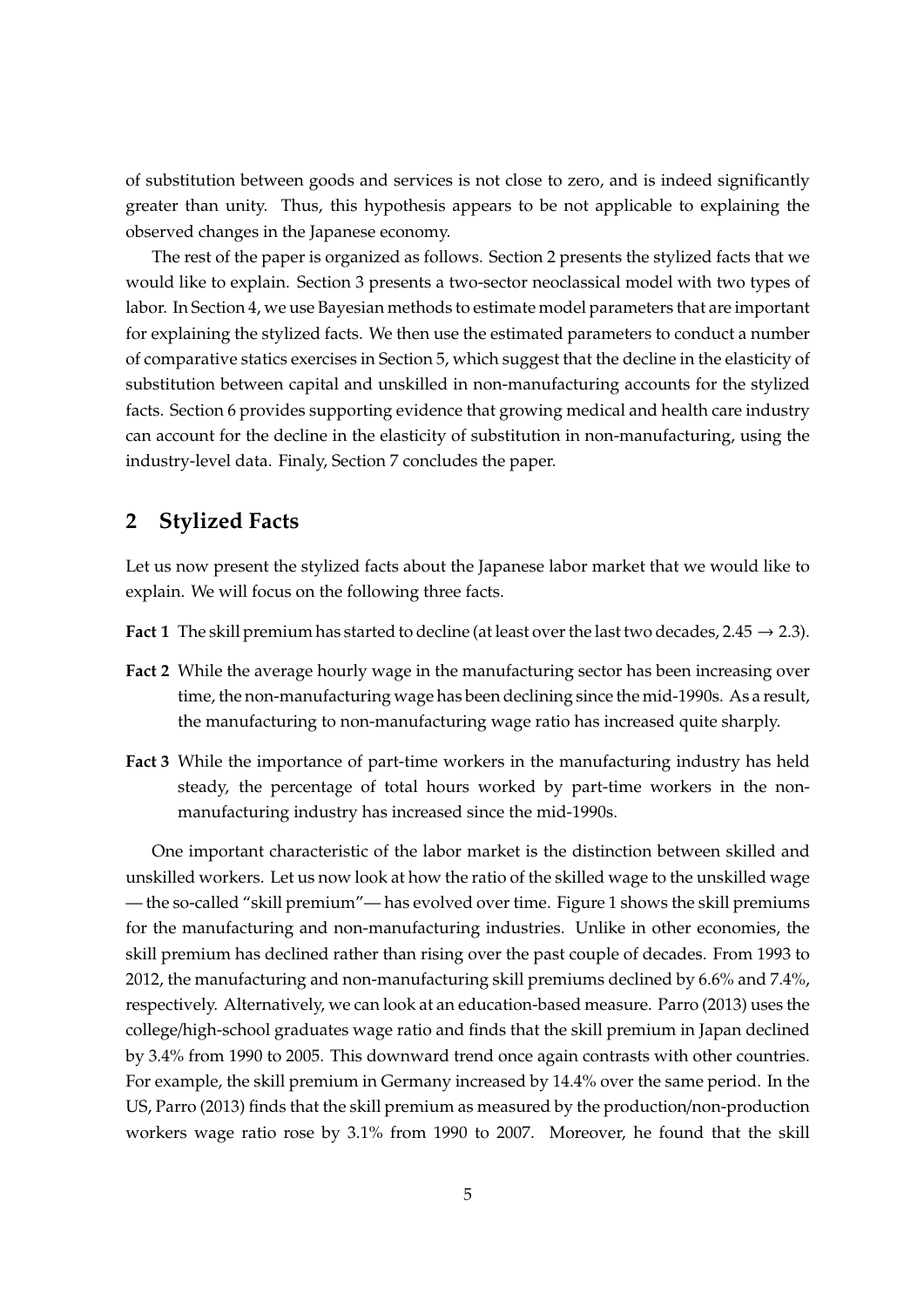<span id="page-5-0"></span>

Figure 1: Skill Premium

Note: The skill premium is defined as the ratio of the nominal hourly wage paid to full-time workers to that of part-time workers. We take our data from the Monthly Labour Survey of the Ministry of Health, Labour, and Welfare, focusing on the figures for establishments with five or more employees. Non-manufacturing excludes agriculture, forestry, fishery, and public administration sectors.

premium declined in just eight of the 28 countries analyzed. It is typically argued that demand for skilled workers should increase in advanced economies as a consequence of trade with emerging economies and/or industrial off-shoring.<sup>4</sup> As such, it would be natural to expect the skill premium to rise over time. Since the literature has focused mostly on how to explain this upward trend, it is important to investigate why the skill premium has in fact declined (or at best held steady) in Japan and a number of other economies.

In this paper, we view full-time workers as skilled labor, and we use part-time workers, whose scheduled work hours are shorter than for full-time workers at the same business establishment, as a proxy for unskilled labor. Part-time workers are suitable for the notion of unskilled workers, because tasks performed by part-time workers are typically limited to less skill-intensive ones. This classification is also advantageous in our estimation, because we can have longer monthly data series for part-time workers. An alternative measure of the skill premium is the college/high-school wage ratio, which is sometimes called the college premium. However, we cannot obtain any sufficiently long time-series data with quarterly or higher frequency for the skill premium based on educational attainment. The college premium gives us qualitatively the same result as our measure based on full-time/part-time workers.

Figure [2](#page-6-0) provides some justification for not using college/high-school graduates to classify skilled and unskilled workers. It shows the fraction of college-graduate workers who are

<sup>4</sup>Since our model is a closed-economy model, we exclude a possible channel through international trade. The prediction from the Stolper-Samuelson theorem is a decline in the skill premium in countries where unskilled labor is abundant. It is difficult to say that Japan is a unskilled-labor-abundant country, relative to other countries. Thus, there is no harm in excluding the international trade channel.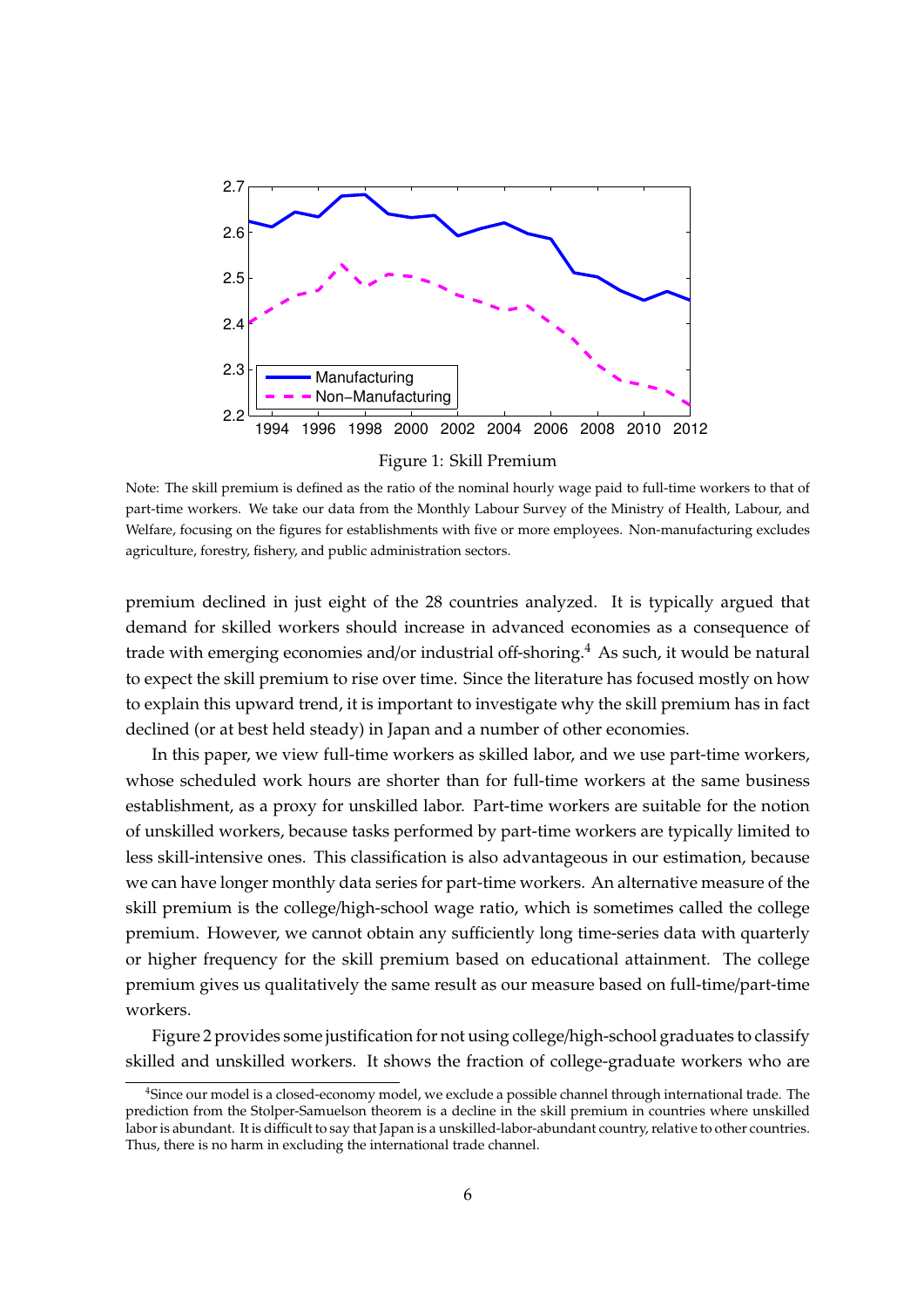<span id="page-6-0"></span>

Figure 2: Fraction of Non-Regular/Part-Time Jobs in College-Graduate Employments (%) Note: Data are taken from the Employment Status Survey conducted by the Statistics Bureau of Japan in 1987, 1992, 1997, 2002, 2007, and 2012. We calculate the fraction of non-regular workers among college-graduate employees (excluding executives) and that of part-time workers (including temporary workers). For 1987 and 1992, we do not know the number of executives, but based on the average fraction for other years we assume that 10% of total college-graduate employees are executives.

classified as non-regular workers (solid line) or part-time (including temporary) workers (dashed line). It is clear that there is an increasing tendency for college graduates to work in less skill-intensive jobs. These non-regular or part-time jobs usually involve routine tasks and do not pay well. If we use college/high-school graduates as proxies for skilled/unskilled workers, we may overestimate the size of the skill premium. We acknowledge that regular workers include those who may not be skilled. However, we believe that treating part-time workers as a proxy for unskilled workers is more suitable in our context, particularly once data availability is taken into account.

Figure [3a](#page-7-0) shows the nominal hourly wage at the aggregate level together with the sectoral data.<sup>5</sup> Wages increased for both the manufacturing and the non-manufacturing sectors until the mid-1990s. More recently, however, while the manufacturing wage has kept rising (albeit at a somewhat slower pace), the non-manufacturing wage has started to decline. Since the non-manufacturing sector accounts for about 75% of all workers, this decline in the nonmanufacturing wage has dragged down the aggregate hourly wage. This phenomenon is typically referred to as "wage deflation".

Figure [3b](#page-7-0) shows the ratio of the manufacturing wage to the non-manufacturing wage. It can be seen that this ratio was stable until the mid-1990s, but then started to rise sharply. If this wage deflation were accompanied by deflation of general prices, we would not observe the aforementioned divergence of sectoral wages. As such, it is very important to look at

<sup>&</sup>lt;sup>5</sup>See the note to Figure [3](#page-7-0) for a description of the data and the definitions of the manufacturing and nonmanufacturing industries.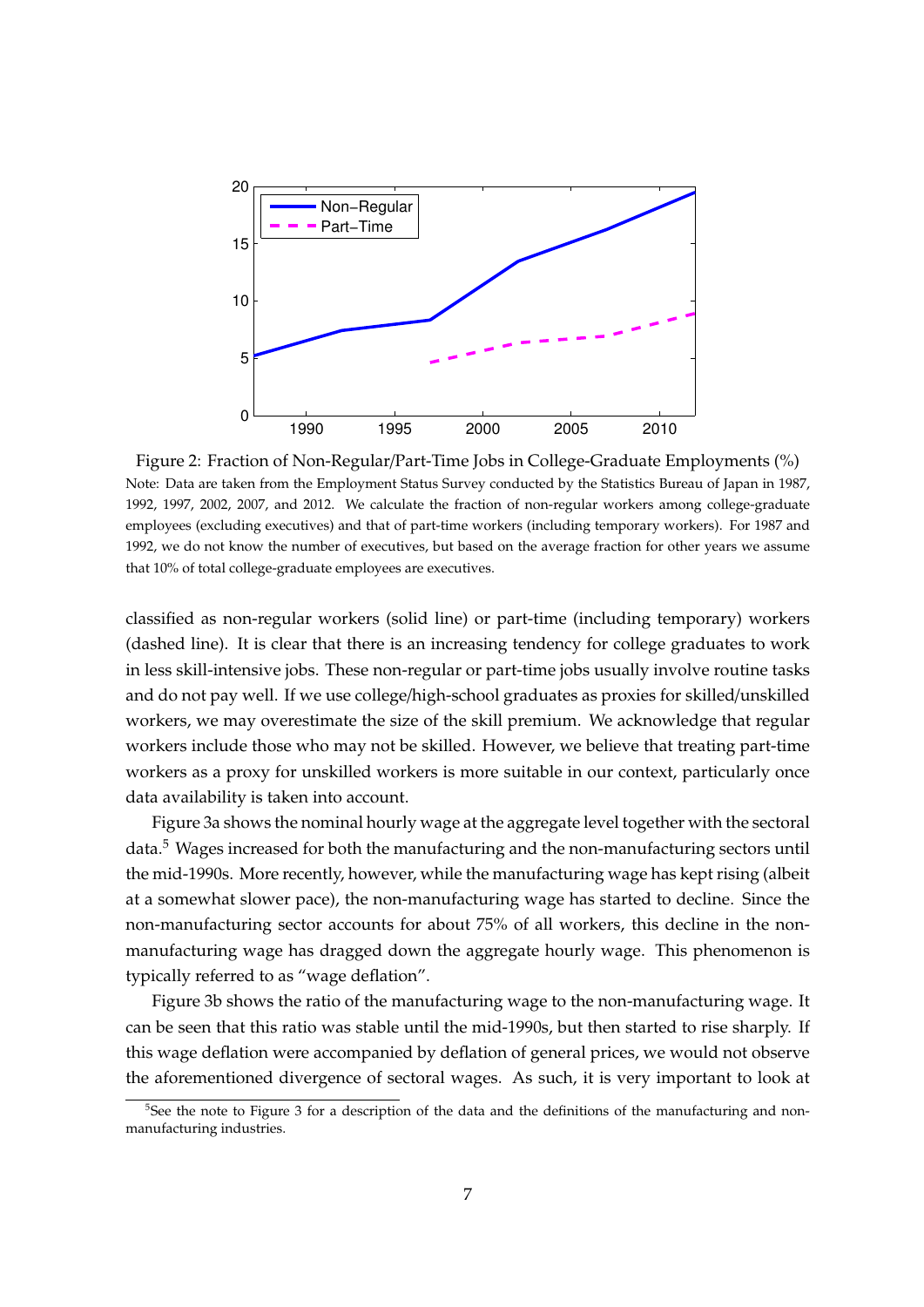<span id="page-7-0"></span>



Note: We calculate the nominal hourly wage by dividing the total monthly wage bill (including overtime and bonuses) by the total hours worked in the month (including overtime hours). Where available, we use the data on establishments with five or more employees. Prior to 1989, however, we extrapolate from the data on establishments with 30 or more employees. Non-manufacturing does not include agriculture, forestry, fishing, and public administration. The data are obtained from the Monthly Labor Survey of the Ministry of Health, Labour and Welfare.

<span id="page-7-1"></span>

Figure 4: Fraction of Total Hours Worked by Part-time Workers (%)

Note: The data are taken from the Monthly Labour Survey of the Ministry of Health, Labour, and Welfare. We use the figures for establishments with five or more employees. Non-manufacturing excludes agriculture, forestry, fishing, and public administration. We divide the total hours worked by part-time workers by those worked by all (full-time and part-time) workers.

the sectoral data to understand the nature of aggregate wage deflation. The gap has in fact widened by about 15 percentage points over the past couple of decades or so.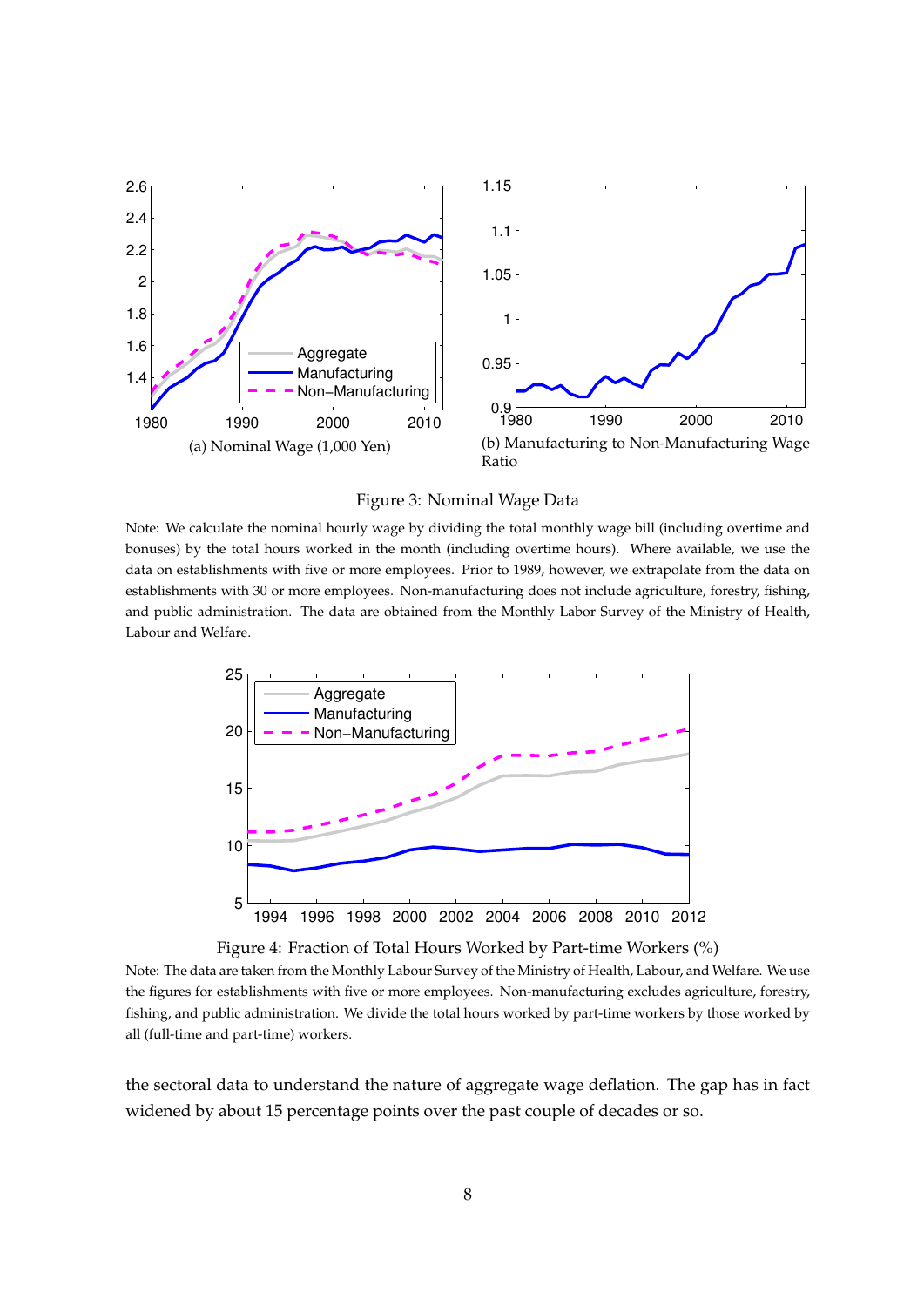Figure [4](#page-7-1) shows the unskilled labor shares for the manufacturing and non-manufacturing sectors. Again, we use hours worked by part-time workers as a proxy for unskilled labor. While the share of unskilled workers has held relatively steady in the manufacturing sector, it has been increasing over time for non-manufacturers. [Krusell et al.](#page-26-0) [\(2000\)](#page-26-0) report that the labor input ratio of skilled to unskilled has been increasing in the US data since the 1960s. Meanwhile, the skill premium has increased drastically, especially from the 1980s to the 1990s. These two findings are the opposite of what we see in the Japanese economy.

In the next section, we will present a model that can explain these three stylized facts in the context of the Japanese economy.

# <span id="page-8-0"></span>**3 The Model**

The economy consists of a infinitely-lived representative household and two sectors, manufacturing (sector *m*) and non-manufacturing (or services, sector *n*). There are two types of labor that the household supplies, skilled and unskilled labor. Output from the manufacturing sector will be consumed and invested. Capital stock is sector-specific and immobile between the two sectors.

#### **3.1 Household**

The representative household chooses consumption of goods (*Cm*,*t*) and services (*Cn*,*t*), labor supply of skilled  $(S_t)$  and unskilled  $(U_t)$ , and investment in two sectors  $(I_{m,t}$  and  $I_{n,t}$ ) to maximize the discounted expected lifetime utility

$$
\mathbb{E}_0 \sum_{t=0}^{\infty} \beta^t u(C_t, H_t), \tag{1}
$$

subject to the budget constraint and the law of motion for capital stock in each sector. Here  $\beta$  denotes the subjective discount factor. The budget constraint in real terms is given by

$$
C_{m,t} + p_t C_{n,t} + I_{m,t} + I_{n,t} \le r_{m,t} K_{m,t} + r_{n,t} K_{n,t} + w_{s,t} S_t + w_{u,t} U_t,
$$
\n(2)

where  $p_t \equiv P_{n,t}/P_{m,t}$ ,  $r_{m,t} \equiv R_{m,t}/P_{m,t}$ ,  $r_{n,t} \equiv R_{n,t}/P_{m,t}$ ,  $w_{s,t} \equiv W_{s,t}/P_{m,t}$ ,  $w_{u,t} \equiv W_{u,t}/P_{m,t}$ .  $P_{m,t}$ represents the manufacturing goods price and *Pn*,*<sup>t</sup>* is the price for non-manufacturing goods.  $R_{m,t}$  and  $R_{n,t}$  are the rental rates for capital stock.  $W_{s,t}$  and  $W_{u,t}$  denote nominal wages for skilled and unskilled labor, respectively. The law of motion for capital stock in each sector  $j = m, n$  is subject to investment adjustment costs  $\Phi(\cdot)$  and given by

$$
K_{j,t+1} = I_{j,t} \left\{ 1 - \Phi\left(\frac{I_{j,t}}{I_{j,t-1}}\right) \right\} + (1 - \delta) K_{j,t}.
$$
 (3)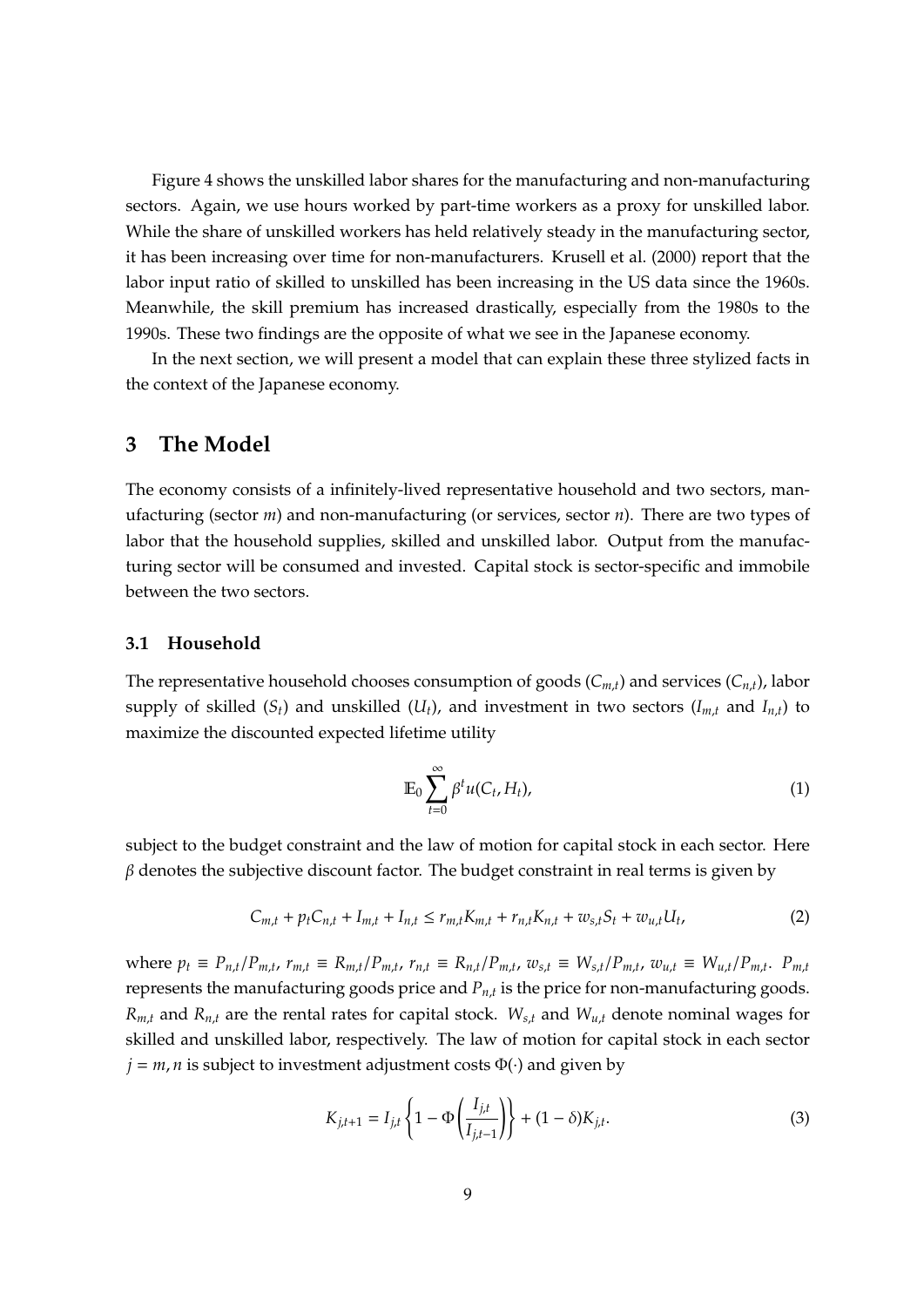Following [Horvath](#page-26-11) [\(2000\)](#page-26-11), we assume that the aggregate labor index takes the following form:

$$
H_t = \left[ \left( S_t \right)^{\frac{\theta+1}{\theta}} + \left( U_t \right)^{\frac{\theta+1}{\theta}} \right]^{\frac{\theta}{\theta+1}}, \tag{4}
$$

where  $S_t$  and  $U_t$  represent skilled and unskilled labor, respectively.  $\theta$  controls the elasticity of substitution between skilled and unskilled jobs. As  $\theta \to \infty$ , skilled and unskilled jobs become perfect substitutes. Thus, if the skilled job pays a higher wage, the household allocates all of its labor supply to that job. On the other hand, when  $\theta \to 0$ , there is no way to change the composition of the two types of jobs, so that skilled and unskilled jobs become perfect complements. In the somewhat more realistic case where  $0 < \theta < \infty$ , the household prefers to have diversity of labor. It is therefore possible for the household to supply both types of labor even when the nominal wages offered for skilled and unskilled labor are different. We believe that this assumption is reasonable. This is the most parsimonious way to introduce skilled and unskilled labor into the representative agent framework.<sup>6</sup> For example, [Kondo](#page-26-12) [and Naganuma](#page-26-12) [\(2014\)](#page-26-12) find that skill difference is an important factor affecting inter-industry labor flows in Japan. This specification may be viewed as a parsimonious way of describing job polarization.

The composite consumption good *C<sup>t</sup>* , which aggregates manufacturing goods and services, is defined similarly as

$$
C_t = \left[ \gamma \left( C_{m,t} \right)^{\frac{\kappa - 1}{\kappa}} + (1 - \gamma) \left( C_{n,t} \right)^{\frac{\kappa - 1}{\kappa}} \right]^{\frac{\kappa}{\kappa - 1}},\tag{5}
$$

where  $\gamma \in [0, 1]$  is the share of the manufacturing good and  $\kappa$  is the elasticity of substitution between manufacturing goods and services. As  $\kappa \to 1$ ,  $C_t = C_n^{\gamma}$  $C_{n,t}^{1-\gamma}$  $n_t^{1-\gamma}$ . As  $\kappa \to \infty$ ,  $C_t =$  $\gamma C_{m,t} + (1 - \gamma)C_{n,t}$ .

For simplicity, we assume separability between aggregate consumption and labor. A parametric form of the household preferences is given by

$$
u(C_t, H_t) = \log(C_t) - \varphi \frac{\eta}{1 + \eta} H_t^{\frac{\eta + 1}{\eta}}, \tag{6}
$$

where  $\eta$  is the Frisch elasticity of aggregate labor supply.

#### **3.2 Firms**

There are two types of firms in the economy, manufacturing (sector*m*) and non-manufacturing (sector *n*). A representative firm in each sector takes factor prices as given and maximizes its

<sup>6</sup>Alternatively, we could introduce sector-specific skills, such as skilled and unskilled workers in manufacturing and those in non-manufacturing, and corresponding sector-specific skill-biased technology shocks. However, the ratio of skilled wages paid in manufacturing and non-manufacturing has been stable. The same applies to the unskilled wages. Thus, we believe that there is no harm in assuming that the labor market is not segmented across sectors.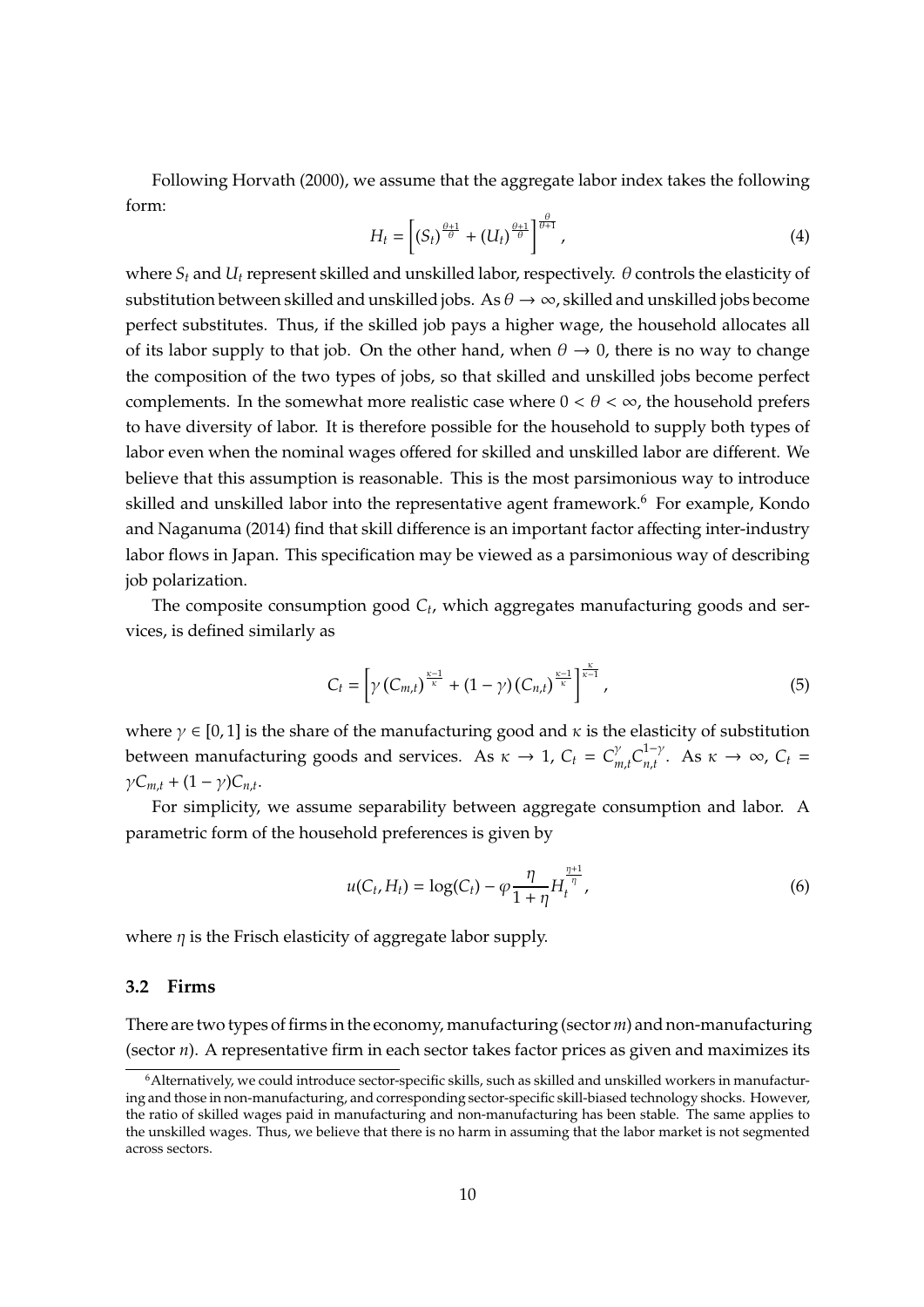profits period by period.

We assume that production technology exhibits capital-skill complementarity as in [Krusell](#page-26-0) [et al.](#page-26-0) [\(2000\)](#page-26-0). For each sector *j* = *m*, *n*, sectoral output *Yj*,*<sup>t</sup>* is produced from the following technology

$$
Y_{j,t} = A_{j,t} \left[ \mu_j (\psi_{u,t} U_{j,t})^{\sigma_j} + (1 - \mu_j) \left\{ \lambda_j (K_{j,t})^{\rho_j} + (1 - \lambda_j) (\psi_{s,t} S_{j,t})^{\rho_j} \right\}^{\sigma_j/\rho_j} \right]^{1/\sigma_j},
$$
(7)

where  $A_{j,t}$  represents sectoral productivity, and  $\psi_{s,t}$  and  $\psi_{u,t}$  measure quality of skilled and unskilled labor, respectively.  $\mu_j$  and  $\lambda_j$  control the factor shares of unskilled labor and capital, respectively.

We assume exogenous processes that drive sectoral productivity, and skilled and unskilled labor efficiency as follows:

$$
\log(A_{j,t}) = (1 - \rho_{A_j}) \log(A_j) + \rho_{A_j} \log(A_{j,t-1}) + \varepsilon_{j,t},
$$
\n(8)

$$
\log(\psi_{l,t}) = (1 - \rho_{\psi_l}) \log(\psi_l) + \rho_{\psi_l} \log(\psi_{l,t-1}) + \eta_{l,t},
$$
\n(9)

where  $\varepsilon_{j,t} \sim N(0, \sigma_{A_j}^2)$  and  $\eta_{l,t} \sim N(0, \sigma_{\psi_l}^2)$  for  $j = m, n$  and for  $l = s, u$ . Sectoral productivity and labor efficiency are assumed to be stationary with  $|\rho_{A_j}| < 1$  for  $j = m, n$  and  $|\rho_{\psi_l}| < 1$  for  $l = s, u$ . This assumption rules out the possibility of differences in productivity growth rate driving sectoral shifts.

The elasticity of substitution between capital and unskilled labor, which measures how changes in the relative price affect relative input, is given by  $\frac{1}{1}$  $\frac{1}{1 - \sigma_j}$ . Similarly, the elasticity of substitution between capital and skilled labor is  $\frac{1}{1}$  $\frac{1}{1 - \rho_j}$ . As shown in [Krusell et al.](#page-26-0) [\(2000\)](#page-26-0), when  $\sigma_j > \rho_j$ , there is capital-skill complementarity, meaning that capital is more substitutable with unskilled labor than with skilled labor. We define  $\alpha_j \equiv \sigma_j - \rho_j$ , which can be used to measure the degree of capital-skill complementarity in sector *j*. When  $\sigma_j \rightarrow 0$  and  $\rho_i \rightarrow 0$ , the typical Cobb-Douglas production function emerges as a special case:

$$
Y_{j,t} = A_{j,t}(K_{j,t})^{(1-\mu_j)\lambda_j}(\psi_{s,t}S_{j,t})^{(1-\mu_j)(1-\lambda_j)}(\psi_{u,t}U_{j,t})^{\mu_j}.
$$
\n(10)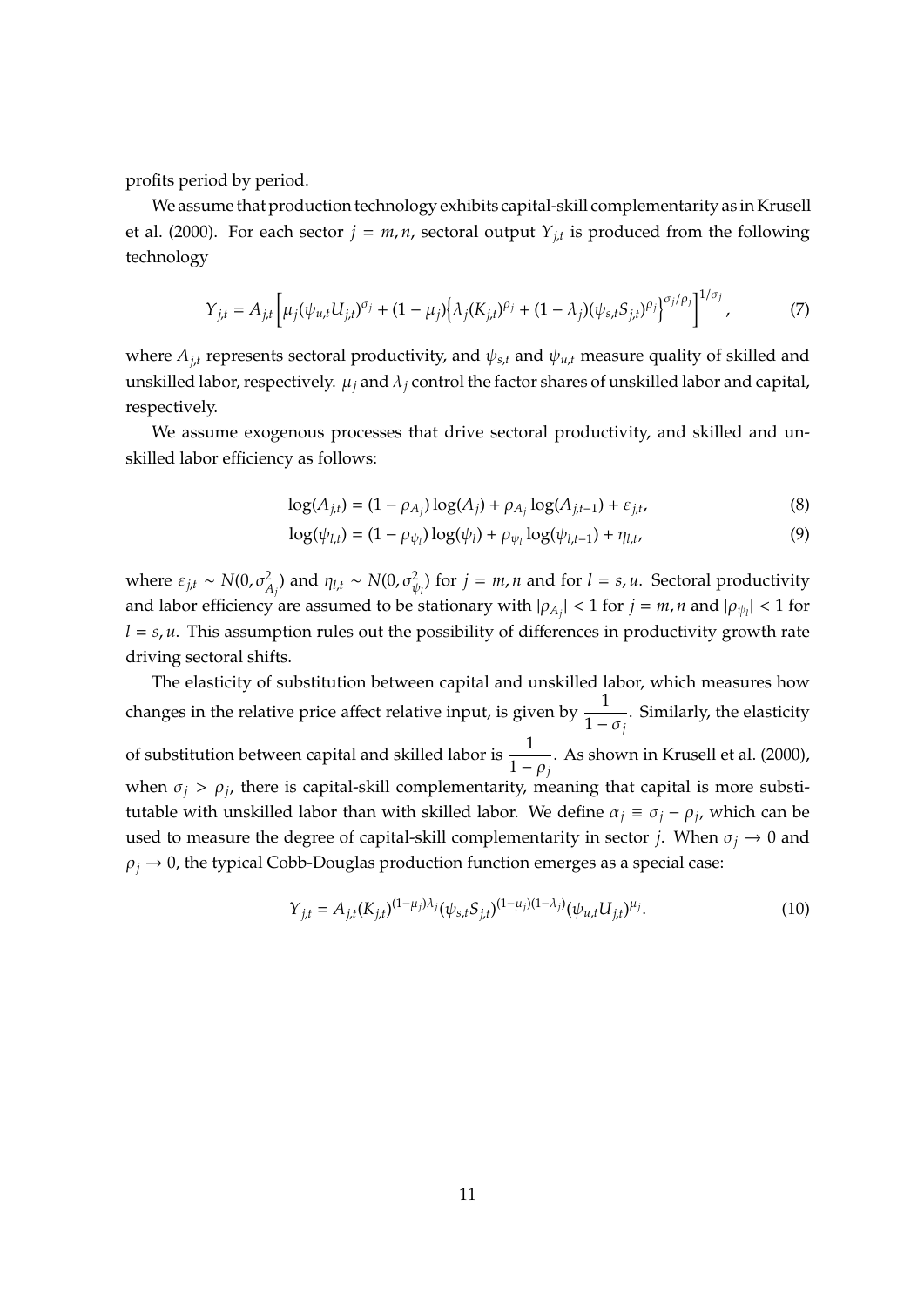### **3.3 The Rest of the Model**

To clear labor markets for skilled and unskilled workers, the goods market, and the services market, we have the following market clearing conditions.

$$
S_t = S_{m,t} + S_{n,t} \tag{11}
$$

$$
U_t = U_{m,t} + U_{n,t} \tag{12}
$$

$$
Y_{m,t} = C_{m,t} + I_{m,t} + I_{n,t}
$$
\n
$$
(13)
$$

$$
Y_{n,t} = C_{n,t} \tag{14}
$$

We construct the sectoral wage for  $j = m, n$  as

<span id="page-11-1"></span>
$$
w_{j,t} = (1 - \tau_{j,t})w_{s,t} + \tau_{j,t}w_{u,t},
$$
\n(15)

where  $\tau_{j,t} = \frac{U_{j,t}}{S_{i,t} + U}$  $\frac{G_{j,t}}{S_{j,t}+U_{j,t}}$ .

# <span id="page-11-0"></span>**4 Estimation**

We next fit our model to the data to estimate the key parameters that determine the size of capital-skill complementarity ( $\sigma$ 's and  $\rho$ 's), together with other structural parameters. To this end, we estimate the model structurally by using a Bayesian approach. In order to improve empirical fit, we will augment the model presented in Section [3](#page-8-0) by introducing sector-specific investment-specific technology shocks and skill-specific wage markup shocks. All of these shocks are assumed to follow standard AR(1) processes. By fitting our model to the data, we can use the estimated structural parameters to gain insight into the true determinant of the observed changes in the Japanese economy (our three "stylized facts").

#### **4.1 Data**

In order to take advantage of our two-sector setup, we will utilize quarterly disaggregated data. We assume that output from the manufacturing sector is used for durable goods purchases, business fixed investment, and residential investment. Similarly, non-manufacturing output is used for non-durable goods and services. It is quite difficult to make a clear distinction between skilled and unskilled labor, especially at the quarterly frequency for sufficiently long time periods. We construct our own measures for hours worked for skilled and unskilled labor (with the latter proxied by part-time workers). Our Appendix explains the data construction process in detail. Our sample starts from 1975:Q1 and ends at 1995:Q4. Our objective is to configure our model parameters to provide a good representation of the Japanese economy before the change we observe in the 1990s. This motivates us to pick 1995:Q4,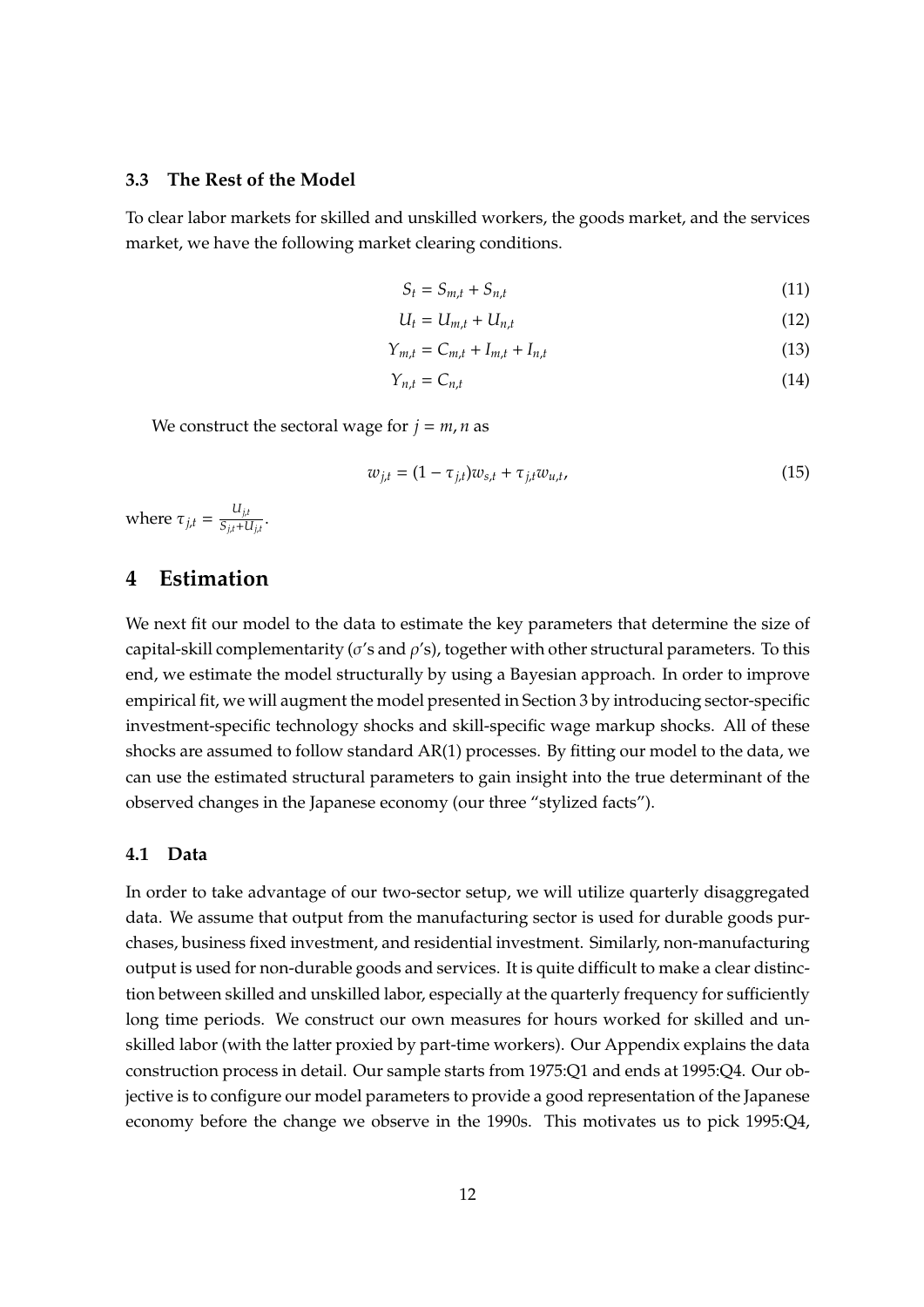which roughly corresponds to the timing with which we start to observe the changes in the labor market depicted in Figure [3,](#page-7-0) as the end of our sample.

We use the following data to estimate our model: the growth rate of manufacturing output (*dym*,*t*), the growth rate of non-manufacturing output (*dyn*,*t*), the growth rate of total hours worked by full-time workers (*dst*), the growth rate of total hours worked by parttime workers (*dut*), the growth rate of the manufacturing wage (*dwm*,*t*), the growth rate of the non-manufacturing wage  $(dw<sub>n,t</sub>)$ , and the inflation rate of the relative price between manufacturing and non-manufacturing (*dpt*). The growth rates of output and hours worked are detrended by the growth rate of the population over 15 years of age.

We solve the log-linearized system of equations presented in Appendix **??** to get a statespace representation of the solution. It is then used to evaluate the log-likelihood function with the Kalman filter. Model variables that are expressed in terms of deviations from the steady state are linked to the data (all observable variables are demeaned) through the observation equation as follows.

$$
dy_{m,t} = \hat{y}_{m,t} - \hat{y}_{m,t-1} \tag{16}
$$

$$
dy_{n,t} = \hat{y}_{n,t} - \hat{y}_{n,t-1}
$$
 (17)

$$
ds_t = \hat{s}_t - \hat{s}_{t-1} \tag{18}
$$

$$
du_t = \hat{u}_t - \hat{u}_{t-1} \tag{19}
$$

$$
dw_{m,t} = \hat{w}_{m,t} - \hat{w}_{m,t-1}
$$
\n(20)

$$
dw_{n,t} = \hat{w}_{n,t} - \hat{w}_{n,t-1}
$$
\n(21)

$$
dp_t = \hat{p}_t - \hat{p}_{t-1} \tag{22}
$$

#### **4.2 Prior Distributions**

As summarized in Table [1,](#page-13-0) we fix some parameter values and impose the steady-state ratios in the estimation in order to maintain consistency with reality. We set the discount factor  $(\beta)$  to be 0.995 and the depreciation rate ( $\delta$ ) to be 0.025. Based on the data, the manufacturing goods expenditure share  $(\omega_m)$  is set to be 0.25. We assume that the steady-state skill premium  $\frac{w_s}{w_u}$  is 2.45, which is consistent with the values seen in the early 1990s. We set the skilled-unskilled ratio in manufacturing  $(\frac{S_m}{U_m})$  to be 13.85 and that in non-manufacturing  $(\frac{S_n}{U_n})$  to be 7.06. These values are based on the average ratio of part-time workers to full-time workers over 1993– 1995.<sup>7</sup> Since the average labor income shares in manufacturing and non-manufacturing from 1980 to 1995 are 54% and 46%, respectively, we set the capital cost share parameters  $\alpha_{k_m}$  = 0.46 and  $\alpha_{k_n}$  = 0.54. Finally, we assume the manufacturing share of skilled workers *S<sup>m</sup>*  $\frac{S_m}{S_m+S_n}$  to be 0.36. Through the steady-state relationship, we can infer other steady-state ratios

 ${}^{7}$ Again, we do not have good data on the ratio of skilled to unskilled workers at the sectoral level for the earlier period.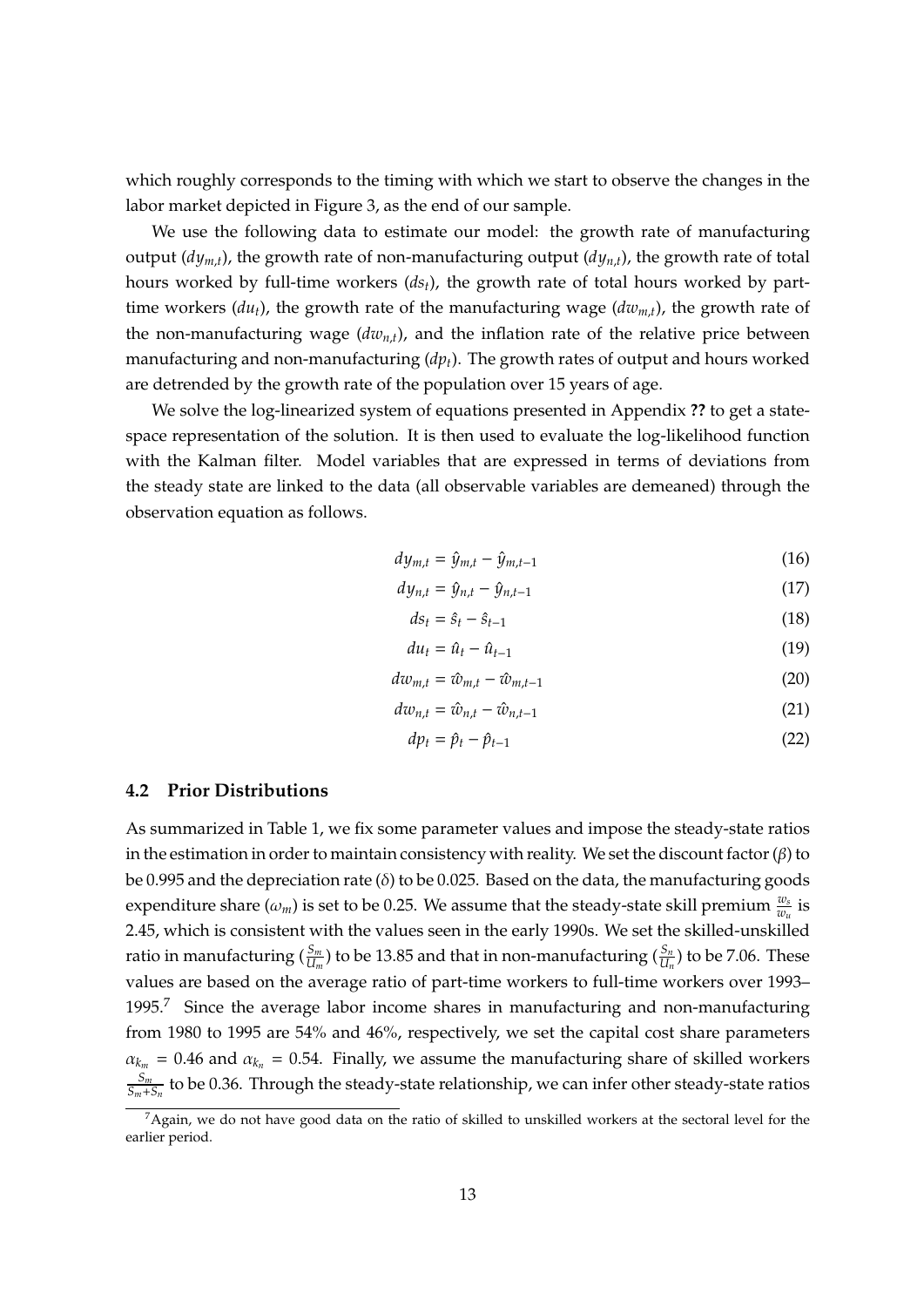<span id="page-13-0"></span>

| Discount factor                            | $\beta = 0.995$                                                                                                                                                              |
|--------------------------------------------|------------------------------------------------------------------------------------------------------------------------------------------------------------------------------|
| Depreciation rate                          | $\delta = 0.025$                                                                                                                                                             |
| Goods expenditure share                    | $\omega_m = 0.25$                                                                                                                                                            |
| Skill premium                              | $\pi = 2.45$                                                                                                                                                                 |
| Skilled-Unskilled ratio in sector m        | $\frac{S_m}{U_m} = 13.85$                                                                                                                                                    |
| Skilled-Unskilled ratio in sector <i>n</i> | $\frac{S_n^m}{U_n} = 7.06$                                                                                                                                                   |
| Capital cost share in sector $m$           | $\alpha_{k_m} = 1 - 0.54$                                                                                                                                                    |
| Capital cost share in sector $n$           | $\alpha_{k_n} = 1 - 0.46$                                                                                                                                                    |
| Fraction of skilled in sector m            | $f_s = \frac{S_m}{S_m + S_m} = 0.36$                                                                                                                                         |
| Fraction of unskilled in sector m          | $\begin{array}{l} f_u = f_s \left(\frac{\dddot{w}_s}{w_u}\right)^\theta \left(\frac{S_m}{U_m}\right)^{-1} \\ \omega_s = \frac{\pi^{\theta+1}}{\pi^{\theta+1}+1} \end{array}$ |
| Share of skilled workers                   |                                                                                                                                                                              |
| Share of unskilled in sector <i>m</i>      | $\omega_{u_m} = (1 - \alpha_{k_m}) \left( \frac{w_s}{w_u} \frac{S_m}{U_m} + 1 \right)^{-1}$                                                                                  |
| Share of unskilled in sector <i>n</i>      | $\omega_{u_n} = (1 - \alpha_{k_n}) \left( \frac{w_s}{m_n} \frac{S_n}{l L} + 1 \right)^{-1}$                                                                                  |
| Share of capital in sector <i>m</i>        | $\omega_{k_m} = \frac{a_{k_m}}{(1-\omega_{k_m})}$                                                                                                                            |
| Share of capital in sector $n$             | $\omega_{k_n} = \frac{\alpha_{k_n}}{(1-\omega_{n})}$                                                                                                                         |
| Consumption share of goods                 | $\omega_c = (1 - \omega_{i_m}) \left( 1 + \frac{\delta \alpha_{k_n}}{r_n} \frac{(1 - \omega_m)}{\omega_m} \right)^{-1}$                                                      |
| Investment share of goods in sector $m$    | $\omega_{i_m} = \frac{\delta \alpha_{k_m}}{r_m}$                                                                                                                             |

Table 1: List of Parameter Values Imposed

as summarized in Table [1.](#page-13-0)

Table [2](#page-14-0) summarizes the model parameters to be estimated, together with the associated prior distributions. There are a couple of things we need to discuss. We use a Gamma distribution with mean 1.143 and standard deviation of 0.4 as the prior distribution for κ. This will give us its mode located at 1, which corresponds to Cobb-Douglas preferences over  $C_m$  and  $C_n$ . Prior probability of  $\kappa < 1$  is 40%. We consider this to be a much more agnostic prior than that used in [Iacoviello et al.](#page-26-13) [\(2011\)](#page-26-13), for example. Whether the value of  $\kappa$ is greater or less than unity is crucial for whether or not the data support the story of [Ngai](#page-26-9) [and Pissarides](#page-26-9) [\(2007\)](#page-26-9).

We assume that  $\sigma_j$  for  $j = m, n$  is from a Beta distribution with mean and standard deviation of 0.2. Our underlying assumption is that the elasticity of substitution between capital and unskilled labor is greater than or equal to unity. We define  $\alpha_j \equiv \sigma_j - \rho_j$ , which controls the degree of capital-skill complementarity. We use a Gamma distribution with mean 0.5 and standard deviation 0.5 as the prior distribution for α*<sup>j</sup>* . This reflects our prior belief that there exists capital-skill complementarity. We also allow for the possibility of no capital-skill complementarity since the support of  $\alpha_j$  includes zero.

The remaining prior distributions are standard. The prior for the inverse Frisch labor supply elasticity is the same as in [Sugo and Ueda](#page-27-0) [\(2008\)](#page-27-0). It is Normally distributed and centered at 2 with standard deviation of 0.75. The prior for the investment cost parameter  $\varphi$  is a Gamma distribution with mean 4 and standard deviation of 1. This is a widely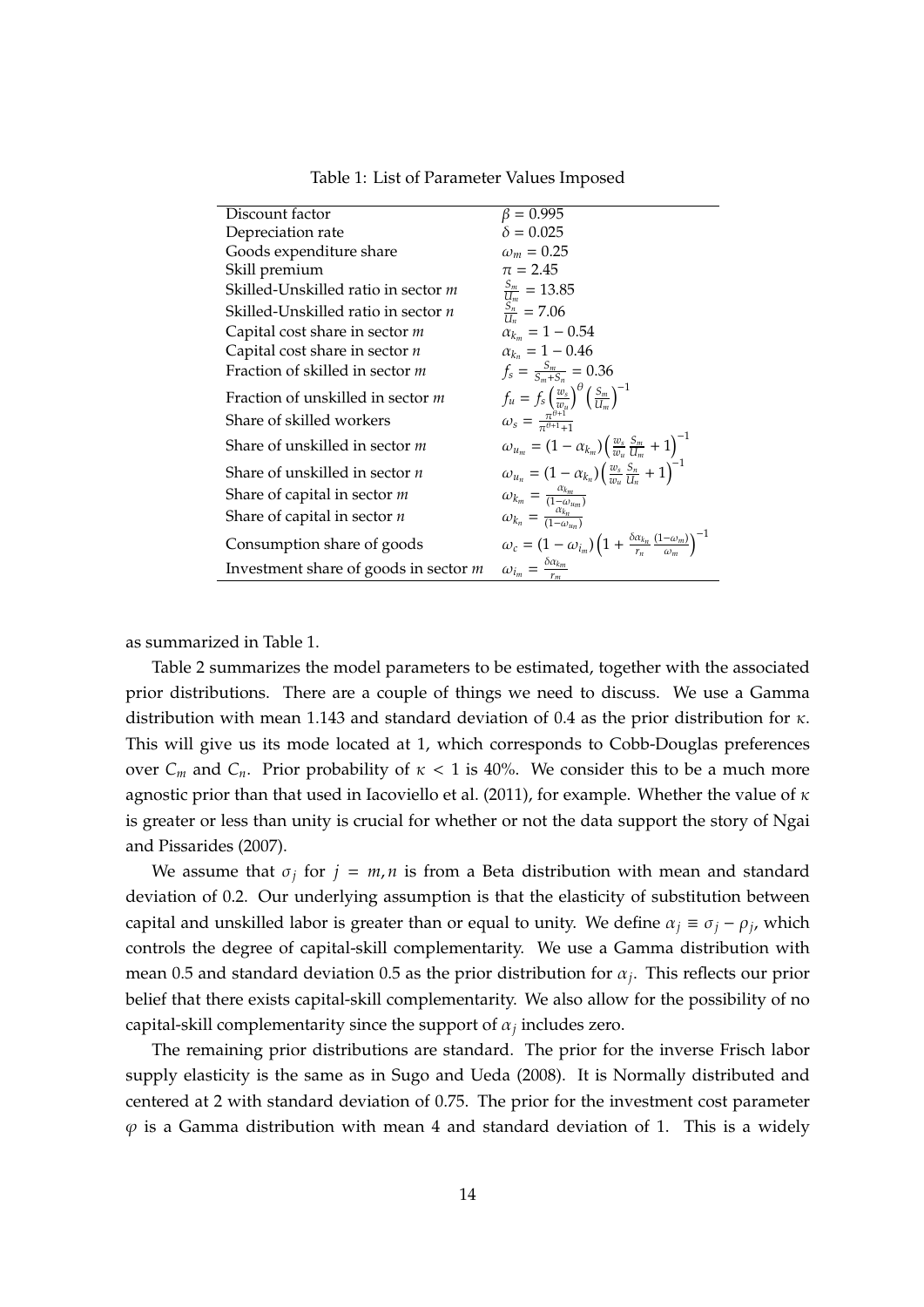<span id="page-14-0"></span>

|                   | Prior                                                              |       |       |          |
|-------------------|--------------------------------------------------------------------|-------|-------|----------|
|                   | Parameter                                                          | Dist. | Mean  | Std Dev  |
| κ                 | Elasticity of substitution between goods and services              | G     | 1.143 | 0.4      |
| $\frac{1}{\eta}$  | Inverse Frisch labor supply elasticity                             | N     | 2     | 0.75     |
| $\sigma_m$        | Controlling the elasticity of substitution between $K_m$ and $U_m$ | B     | 0.2   | 0.2      |
| $\sigma_n$        | Controlling the elasticity of substitution between $K_n$ and $U_n$ | B     | 0.2   | 0.2      |
| $\alpha_m$        | Controlling capital-skill complementarity in sector $m$            | G     | 0.5   | 0.5      |
| $\alpha_n$        | Controlling capital-skill complementarity in sector $n$            | G     | 0.5   | 0.5      |
| $\varphi$         | Investment adjustment cost parameter                               | G     | 4     | 1        |
| $\rho_{a_m}$      | Persistence of TFP in sector m                                     | B     | 0.75  | 0.1      |
| $\rho_{a_n}$      | Persistence of TFP in sector <i>n</i>                              | B     | 0.75  | 0.1      |
| $\rho_{\psi_s}$   | Persistence of skilled-specific shock                              | B     | 0.75  | 0.1      |
| $\rho_{\psi_u}$   | Persistence of unskilled-specific shock                            | B     | 0.75  | 0.1      |
| $\rho_{\xi_m}$    | Persistence of investment-specific shock in sector m               | B     | 0.75  | 0.1      |
| $\rho_{\xi_n}$    | Persistence of investment-specific shock in sector $n$             | B     | 0.75  | 0.1      |
| $\rho_{\mu_s}$    | Persistence of wage markup shock for skilled                       | B     | 0.75  | 0.1      |
| $\rho_{\mu_u}$    | Persistence of wage markup shock for unskilled                     | B     | 0.75  | 0.1      |
| $\sigma_{a_m}$    | Std Dev of TFP shock in sector m                                   | IG    | 0.025 | $\infty$ |
| $\sigma_{a_n}$    | Std Dev of TFP shock in sector <i>n</i>                            | IG    | 0.025 | $\infty$ |
| $\sigma_{\psi_s}$ | Std Dev of skilled-specific shock                                  | IG    | 0.025 | $\infty$ |
| $\sigma_{\psi_u}$ | Std Dev of unskilled-specific shock                                | IG    | 0.025 | $\infty$ |
| $\sigma_{\xi_m}$  | Std Dev of investment-specific shock in sector $m$                 | IG    | 0.025 | $\infty$ |
| $\sigma_{\xi_n}$  | Std Dev of investment-specific shock in sector $n$                 | IG    | 0.025 | $\infty$ |
| $\sigma_{\mu_s}$  | Std Dev of wage markup shock for skilled                           | IG    | 0.025 | $\infty$ |
| $\sigma_{\mu_u}$  | Std Dev of wage markup shock for unskilled                         | IG    | 0.025 | $\infty$ |

Table 2: Prior Distributions

Note: N, B, G, IG, and U stand for Normal, Beta, Gamma, Inverse Gamma, and Uniform distributions, respectively.

used prior for the investment adjustment cost parameter. The prior distributions for the persistence parameters are all Beta distributions with mean 0.75 and standard deviation of 0.1. We assume that the priors for the standard deviations of the structural shocks are all Inverse Gamma distributions with mean 0.025. These choices are based on [Iacoviello et al.](#page-26-13) [\(2011\)](#page-26-13).

#### **4.3 Results**

Table [3](#page-15-0) summarizes the posterior distributions of parameters estimated, which are generated from 300,000 Metropolis-Hastings draws (the first 30,000 draws are discarded as burn-in). We set the scaling parameter in the Metropolis-Hastings algorithm so that the average acceptance rate becomes about 30%. It is worth emphasizing a few things about our estimation results.

First, the elasticity of substitution between capital and unskilled labor differs substantially between manufacturing and non-manufacturing. The posterior mean of σ*<sup>m</sup>* is significantly greater than zero and equal to 0.6254. The implied elasticity of substitution between capital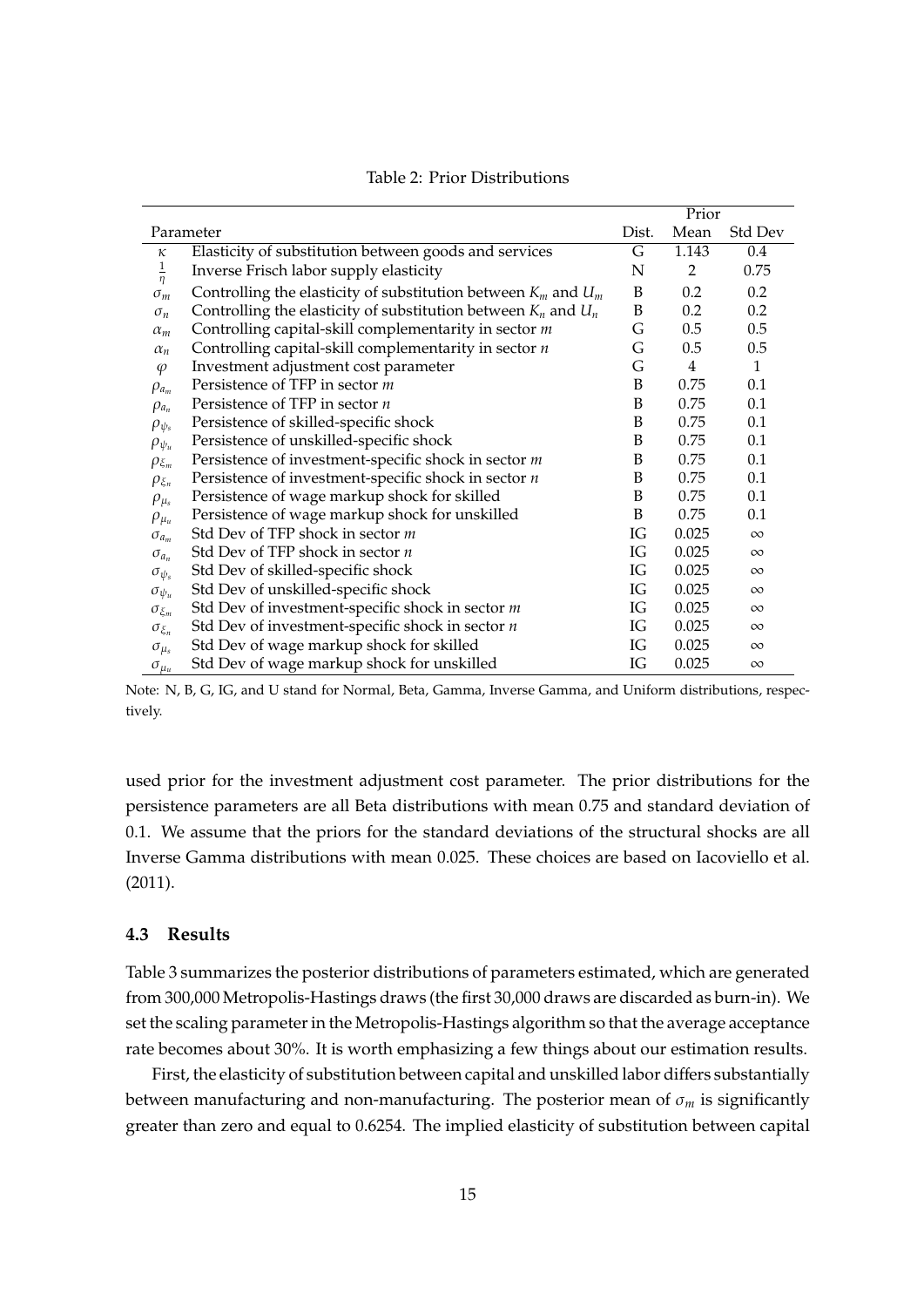<span id="page-15-0"></span>

|                   |                                                                     | <b>Posterior Distribution</b> |        |              |
|-------------------|---------------------------------------------------------------------|-------------------------------|--------|--------------|
|                   | Parameter                                                           | Mean                          |        | 90% Interval |
| κ                 | Elasticity of substitution between goods and services               | 4.5705                        | 3.7134 | 5.4186       |
| $\frac{1}{\eta}$  | Inverse Frisch labor supply elasticity                              | 1.6710                        | 1.1827 | 2.1474       |
| $\sigma_m$        | Controlling the elasticity of substitution between $K_m$ and $U_m$  | 0.6254                        | 0.5469 | 0.7011       |
| $\sigma_n$        | Controlling the elasticity of substitution between $K_n$ and $U_n$  | 0.0025                        | 0.0000 | 0.0065       |
| $\alpha_m$        | Controlling capital-skill complementarity in sector m               | 4.5644                        | 3.1990 | 5.8114       |
| $\alpha_n$        | Controlling capital-skill complementarity in sector $n$             | 0.4034                        | 0.2879 | 0.5127       |
| $\varphi$         | Investment adjustment cost parameter                                | 1.7129                        | 0.7033 | 2.7524       |
| $\rho_{a_m}$      | Persistence of TFP in sector m                                      | 0.6618                        | 0.5192 | 0.8116       |
| $\rho_{a_n}$      | Persistence of TFP in sector $n$                                    | 0.9490                        | 0.9203 | 0.9803       |
| $\rho_{\psi_s}$   | Persistence of skilled-specific shock                               | 0.6645                        | 0.5373 | 0.7920       |
| $\rho_{\psi_u}$   | Persistence of unskilled-specific shock                             | 0.7717                        | 0.6699 | 0.8778       |
| $\rho_{\xi_m}$    | Persistence of investment-specific shock in sector $m$              | 0.7558                        | 0.5931 | 0.9222       |
| $\rho_{\xi_n}$    | Persistence of investment-specific shock in sector $\boldsymbol{n}$ | 0.9226                        | 0.8746 | 0.9756       |
| $\rho_{\mu_s}$    | Persistence of wage markup shock for skilled                        | 0.9444                        | 0.9127 | 0.9785       |
| $\rho_{\mu_u}$    | Persistence of wage markup shock for unskilled                      | 0.8059                        | 0.7191 | 0.8928       |
| $\sigma_{a_m}$    | Std Dev of TFP shock in sector m                                    | 0.0232                        | 0.0198 | 0.0269       |
| $\sigma_{a_n}$    | Std Dev of TFP shock in sector $n$                                  | 0.0090                        | 0.0077 | 0.0102       |
| $\sigma_{\psi_s}$ | Std Dev of skilled-specific shock                                   | 0.0305                        | 0.0252 | 0.0354       |
| $\sigma_{\psi_u}$ | Std Dev of unskilled-specific shock                                 | 0.1751                        | 0.1266 | 0.2226       |
| $\sigma_{\xi_m}$  | Std Dev of investment-specific shock in sector $m$                  | 0.0203                        | 0.0060 | 0.0314       |
| $\sigma_{\xi_n}$  | Std Dev of investment-specific shock in sector $n$                  | 0.0373                        | 0.0202 | 0.0528       |
| $\sigma_{\mu_s}$  | Std Dev of wage markup shock for skilled                            | 0.0243                        | 0.0202 | 0.0283       |
| $\sigma_{\mu_u}$  | Std Dev of wage markup shock for unskilled                          | 0.0554                        | 0.0482 | 0.0627       |
|                   | Log Marginal Density                                                | 1548.90                       |        |              |

#### Table 3: Posterior Distributions

Note: Posterior distributions are generated from 300,000 Metropolis-Hastings draws. We discard the first 10% of draws as a burn-in period. We use the modified Harmonic mean estimator of [Geweke](#page-26-14) [\(1999\)](#page-26-14) to obtain the log marginal density.

and unskilled labor in manufacturing is 2.6696. This is much higher than the estimate in [Krusell et al.](#page-26-0) [\(2000\)](#page-26-0), which is obtained from the US aggregate data (1.67). On the other hand, the posterior mean of  $\sigma_n$  is quite small at just 0.0025. Moreover, the 90 percent probability interval contains zero. The implied elasticity of substitution is very close to unity (1.0025).

Second, the degree of capital-skill complementarity is quite different between manufacturing and non-manufacturing. The posterior mean of  $\alpha_m$  is 4.5644, suggesting that there exists capital-skill complementarity in manufacturing. This implies that the estimated value of ρ*<sup>m</sup>* is −3.9390. The implied elasticity of substitution between capital and skilled labor in manufacturing is 0.2025, which is much smaller than the estimate in [Krusell et al.](#page-26-0) [\(2000\)](#page-26-0) of 0.67. The posterior mean of  $\alpha_n$  is 0.4034, which is much smaller than that in manufacturing, suggesting that  $\rho_n = -0.4009$ . The implied elasticity of substitution between capital and skilled labor in non-manufacturing is 0.7138, which is higher than in manufacturing, and still lower than in the Cobb-Douglas case.

Third, the posterior mean of  $\kappa$  is 4.5705, which is significantly greater than unity. This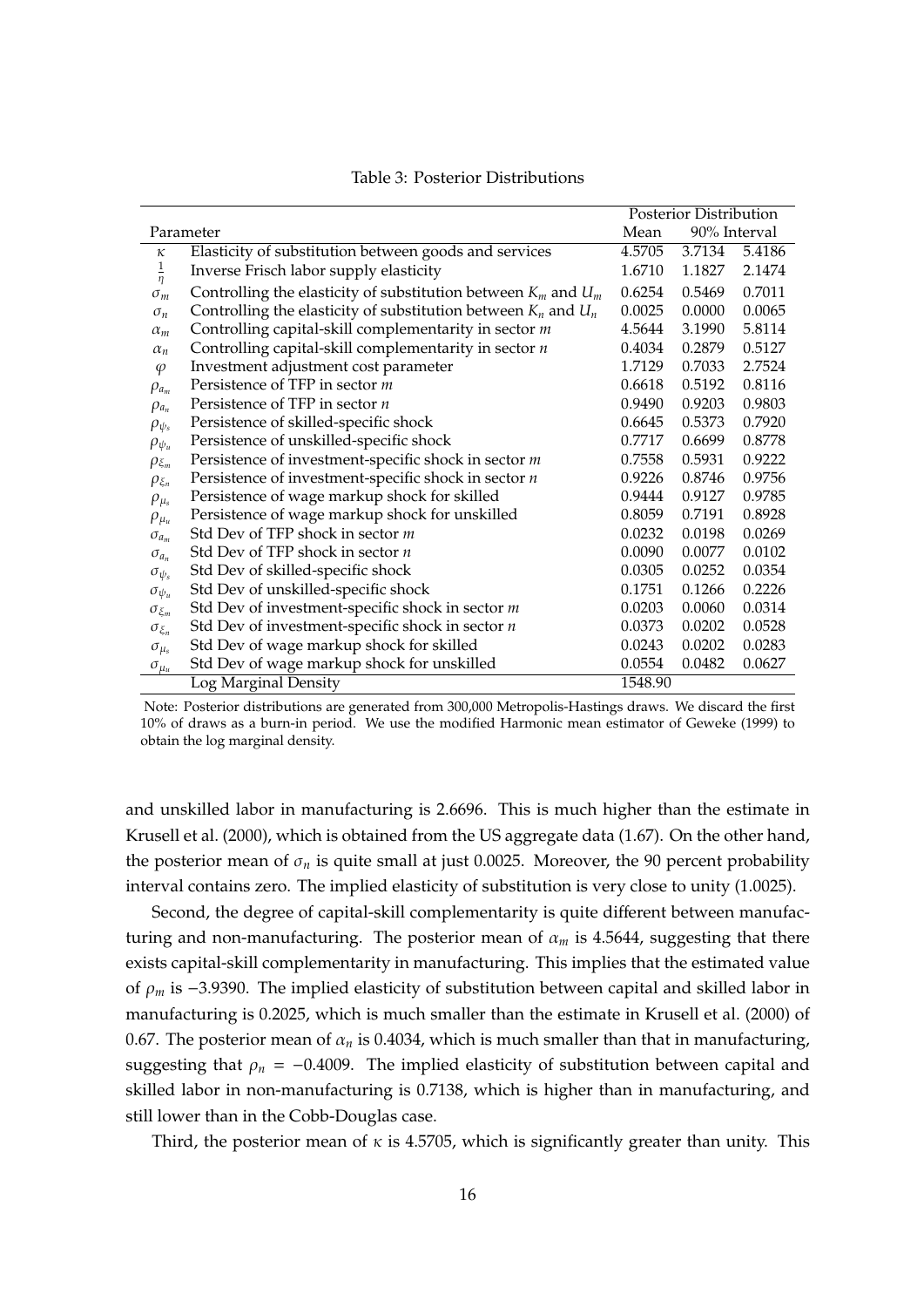implies that goods and services are not complements, suggesting that the data do not support the story of [Ngai and Pissarides](#page-26-9) [\(2007\)](#page-26-9).

The TFP shock in manufacturing is less persistent (0.6618) than that in non-manufacturing (0.9490). The same pattern applies to the persistence of investment specific shocks (0.7558 in manufacturing and 0.9226 in non-manufacturing). The skilled-specific shock is less persistent than the unskilled-specific technology shock (0.6645 versus 0.7717). The opposite is true for wage markup shocks. While the persistence of the wage markup shock for skilled is estimated to be 0.9444, that for unskilled is smaller at 0.8059.

# <span id="page-16-0"></span>**5 Inspecting the Steady-State Skill Premium and Sectoral Wages**

#### **5.1 Steady-state Values and Comparative Statics**

Based on the parameter estimates in Section [4,](#page-11-0) we perform comparative statics exercises in order to understand factors behind the observed changes in the Japanese labor market. Alternatively, we could estimate our model with data for 1996 onwards to see what changes in the model parameters can account for the stylized facts. However, we think that might not be an ideal way to explain changes in the labor market. First, it is possible that the Japanese labor market is still in transition to a new steady state, in which case using the transition period may give us somewhat misleading results. Second, it may be difficult to disentangle and identify the exact factor(s) accounting for the observed changes in the Japanese labor market because it is highly likely that the data contain many structural factors affecting the Japanese economy during this time period. For these reasons, we believe that it is better to take a comparative statics approach.

We want the model to capture the key observed features of the Japanese economy prior to the mid-1990s. We consider the size of the skill premium to be particularly important given that it characterizes the two different types of workers. Thus, we assume the steady-state skill premium (*ws*/*wu*) to be 2.45, which roughly corresponds to the average skill premium in the early 1990s. Together with the steady-state values of  $\frac{U_m}{S_m}$ ,  $\frac{U_n}{S_n}$  $\frac{U_n}{S_n}$ , and  $\frac{S_n}{S_m}$ , the steady-state skill premium satisfies

$$
\left(\frac{w_s}{w_u}\right)^{\theta} = \frac{S_m}{U_m} \frac{\left(1 + \frac{S_n}{S_m}\right)}{\left(1 + \frac{U_n/S_n}{U_m/S_m}\frac{S_n}{S_m}\right)}.
$$
\n(23)

We will choose the value of  $\theta$ , such that we can hit the target  $w_s/w_u = 2.45$ . Since we have imposed  $\frac{U_m}{S_m}$ ,  $\frac{U_n}{S_n}$  $\frac{U_n}{S_n}$ , and  $\frac{S_n}{S_m}$  in the estimation in the previous section, we can pin down the value of  $θ$ . The skill-premium-consistent value of  $θ$  is 2.3978. Using the posterior means, we can obtain the share parameters  $\mu_m$  and  $\mu_n$ ,  $\gamma$ , and the productivity level of unskilled relative to skilled  $b = \frac{\psi_u}{\psi_o}$  $\frac{\psi u}{\psi_s}$ . To do this, we assume that the relative productivity level in non-manufacturing  $\frac{A_n}{A_m}$  is unity, and we set  $\lambda_m = \lambda_n = 0.4$ .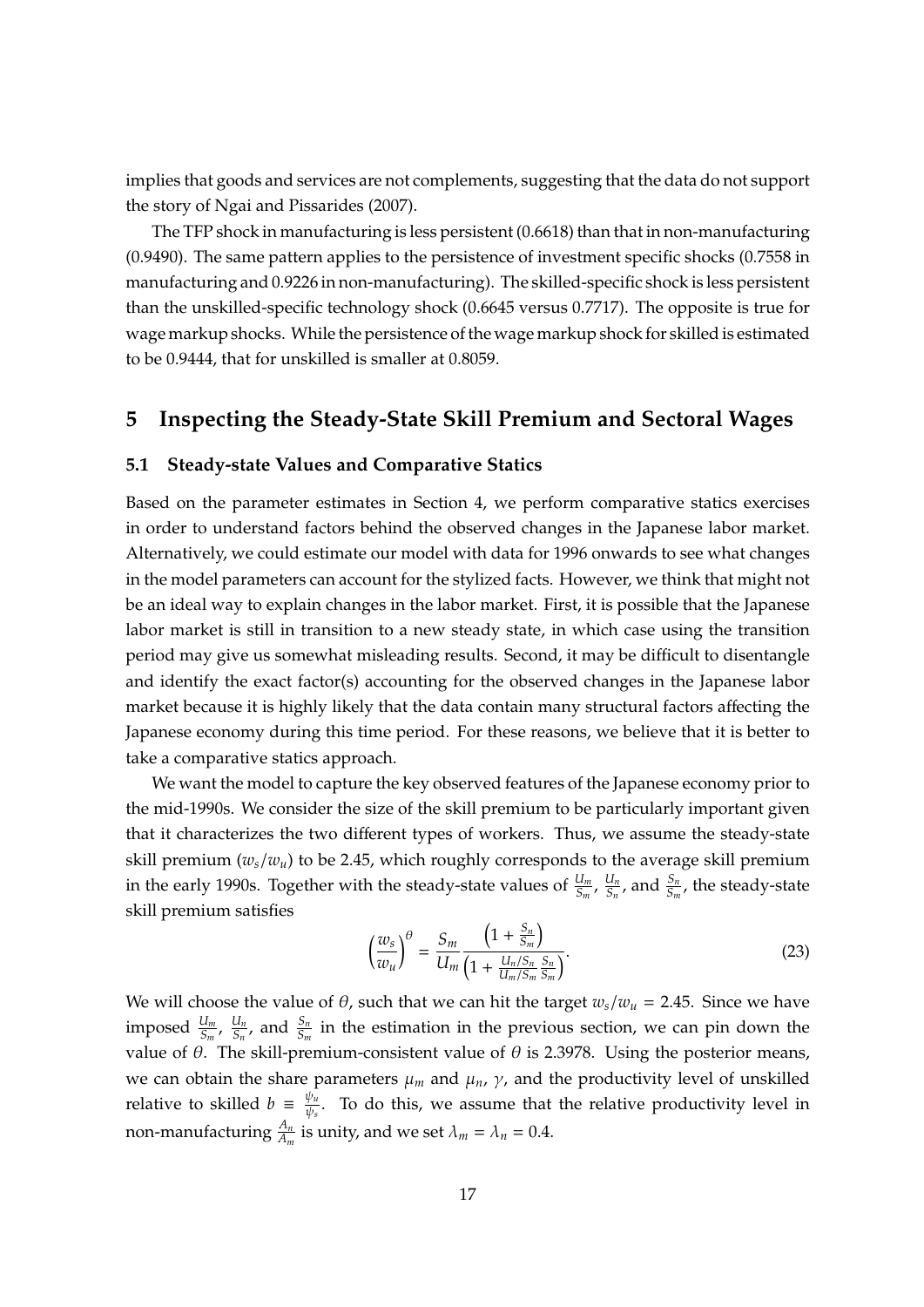<span id="page-17-0"></span>



<span id="page-17-1"></span>Note: The left panels depict changes in the skill premium (vertical axis) as σ*<sup>m</sup>* and σ*<sup>n</sup>* move. The right panels illustrate changes in the skill premium as we vary  $\rho_m$  and  $\rho_n$ . The dashed vertical line denotes the posterior mean of the corresponding parameter.





Note: The left panels depict changes in sectoral wages (vertical axis) as σ*<sup>m</sup>* and σ*<sup>n</sup>* move. The right panels illustrate changes in sectoral wages as we vary  $\rho_m$  and  $\rho_n$ . The dashed vertical line denotes the posterior mean of the corresponding parameter.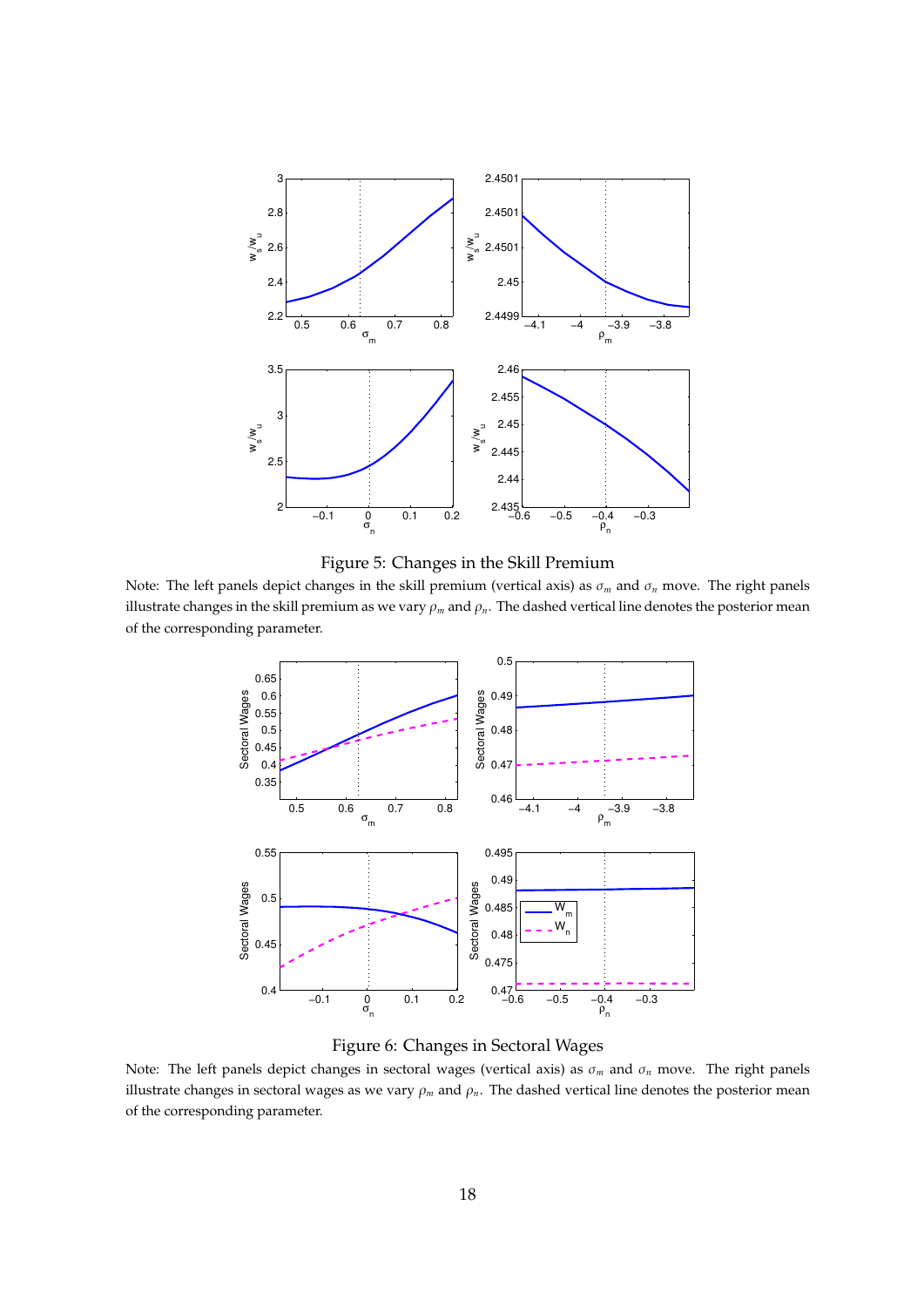Below we look at how the steady-state values change as we alter the values of  $\sigma_m$ ,  $\sigma_n$ ,  $\rho_m$ , and  $\rho_n$ , which are all relevant to the degree of capital-skill complementarity. An increase in  $\sigma$  means that the elasticity of substitution between capital and unskilled labor increases. Similarly, a rise in  $\rho$  translates into higher substitutability between capital and skilled labor.

Figure [5](#page-17-0) depicts changes in the skill premium as we vary  $\sigma$ 's and  $\rho$ 's. The top left panel shows changes in the skill premium as  $\sigma_m$  moves and the bottom left figure corresponds to changing  $\sigma_n$ . The top right plot illustrates changes in the skill premium with different values of  $\rho_m$  and the bottom right figure depicts how the skill premium varies as  $\rho_n$  changes. The vertical dashed lines show the posterior mean of the corresponding parameter.

The skill premium becomes smaller as  $\sigma$  ( $\sigma_m$  or  $\sigma_n$ ) decreases and/or as  $\rho$  ( $\rho_m$  or  $\rho_n$ ) increases. In other words, reductions in the degree of capital-skill complementarity,  $\sigma - \rho$ , will dampen the skill premium. Why is this? With a lower degree of capital-skill complementarity, capital becomes more (less) substitutable with skilled (unskilled) labor than before. This means that firms require a smaller amount of skilled labor to utilize their capital. If the skill premium is unchanged, there is an excess supply of skilled labor. Accordingly, the skill premium decreases towards the level where there is no excess supply of skilled labor. Thus, any reduction in capital-skill complementarity (through one or any of  $\sigma_m$ ,  $\sigma_n$ ,  $\rho_m$ , and  $\rho_n$ ) can lower the skill premium and is a candidate to explain the stylized facts mentioned in Section [2.](#page-4-0)<sup>8</sup>

Although changes in these parameters can explain the decline in the skill premium, inspecting Figure [6](#page-17-1) reveals that changes in  $\sigma_m$ ,  $\rho_m$ , and  $\rho_n$  cannot explain both changes in the skill premium and the sectoral wages presented in Section [2.](#page-4-0) Figure [6](#page-17-1) illustrates changes in sectoral wages as we move  $\sigma$ 's and  $\rho$ 's. As  $\sigma_m$  decreases, or as  $\rho_m$  and  $\rho_n$  increase, both manufacturing and non-manufacturing wages move in the same direction. This is not consistent with the pattern observed in the data. Higher  $\rho$ 's induce sectoral wages to increase. Reductions in  $\sigma_m$  would lower both manufacturing and services wages. Since the speed of reduction is slightly slower for the non-manufacturing wage, it could become higher than the manufacturing wage when the drop in  $\sigma_m$  is sufficiently large.

It is a decrease in  $\sigma_n$  that explains both the lower skill premium and the lower nonmanufacturing wage. As σ*<sup>n</sup>* decreases from the posterior mean, which is denoted by the vertical line in the figure, we can see that while the manufacturing wage increases slightly, the non-manufacturing wage declines considerably. This is consistent with what we have observed in the Japanese labor market since the mid-1990s.

Figure [7](#page-19-0) compares changes in skilled and unskilled wages as we alter  $\sigma$ 's and  $\rho$ 's. These pictures indicate that skilled and unskilled wages move in the same direction as capital-skill complementarity in the manufacturing sector declines. On the other hand, the skilled wage drops and the unskilled wage rises as capital-skill complementarity in non-manufacturing

 ${}^{8}$ In our model, lower capital-skill complementarity might increase the skill premium if unskilled labor accounts for a majority of the labor market. However, this may not be the case for Japan.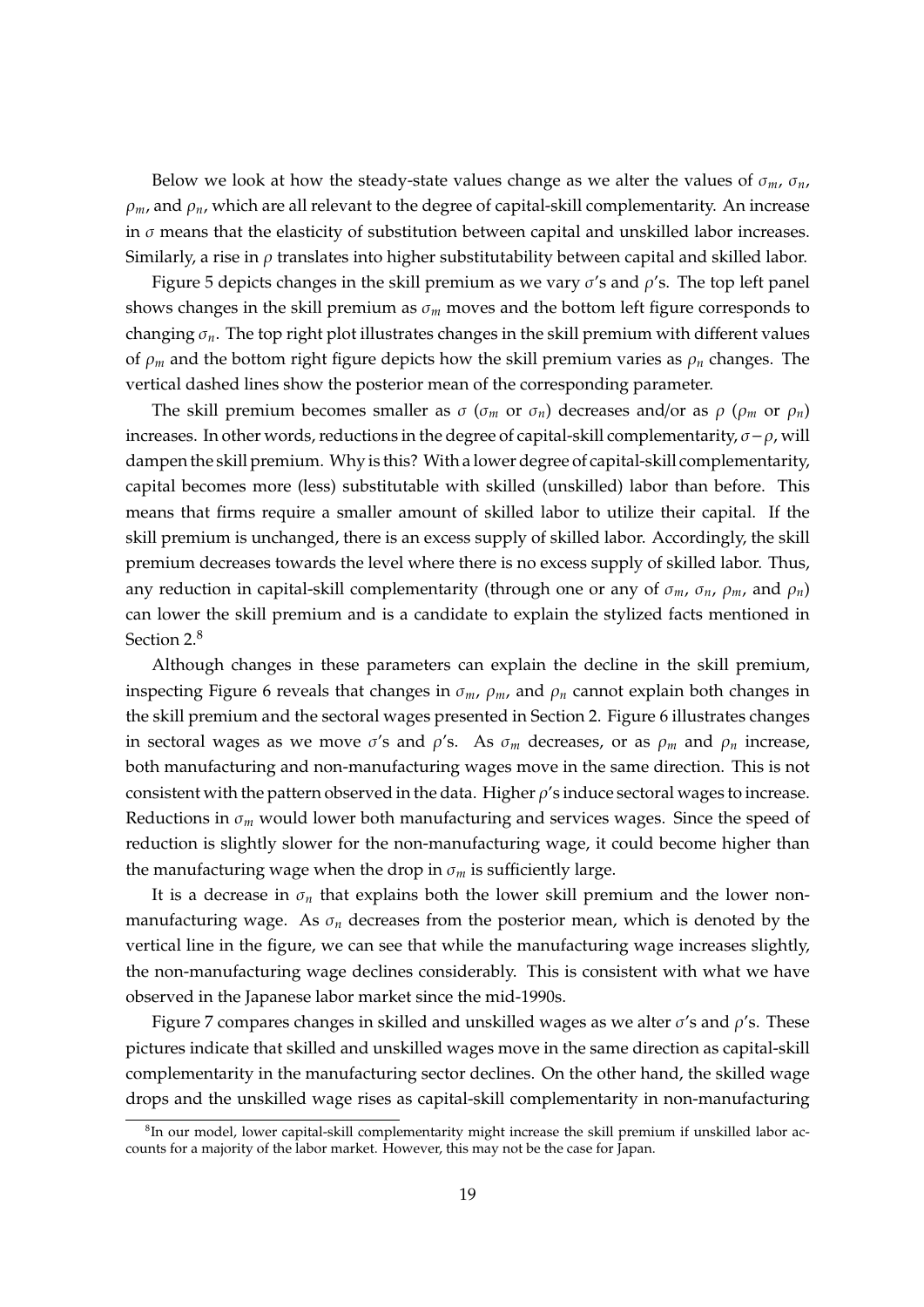<span id="page-19-0"></span>

Figure 7: Changes in Skilled and Unskilled Wages

<span id="page-19-1"></span>Note: The left panels depict changes in skilled and unskilled wages (vertical axis) as σ*<sup>m</sup>* and σ*<sup>n</sup>* move. The right panels illustrate changes in skilled and unskilled wages as we vary ρ*<sup>m</sup>* and ρ*n*. The dashed vertical line denotes the posterior mean of the corresponding parameter.



Figure 8: Changes in Unskilled Shares

Note: The left panels depict changes in the unskilled share (vertical axis) as we vary σ*<sup>m</sup>* and σ*n*. The right panels illustrate changes in the unskilled share as  $\rho_m$  and  $\rho_n$  move. The dashed vertical line denotes the posterior mean of the corresponding parameter.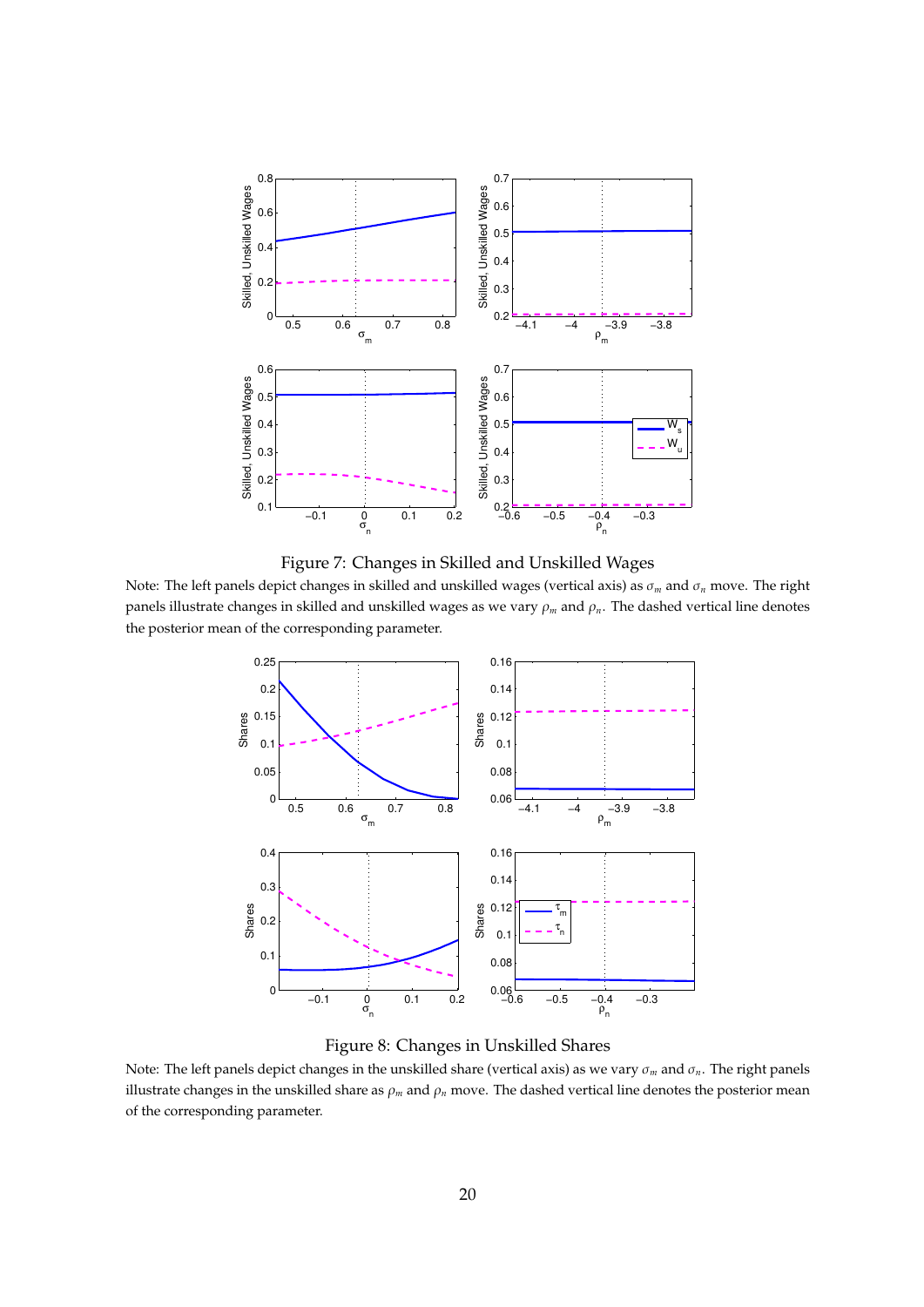decreases.

Figure [8](#page-19-1) reveals why a reduction in  $\sigma_n$  leads to a decline in the non-manufacturing wage, while manufacturing wage slightly increases. The reduction of capital-skill complementarity through  $\sigma_n$  is associated with a large increase in the share of unskilled labor in the nonmanufacturing sector. To elaborate on the importance of this factor, let us express changes in the sectoral wage [\(15\)](#page-11-1) as

<span id="page-20-0"></span>
$$
dw_j = (1 - \tau_j)dw_s + \tau_j dw_u + (w_u - w_s)d\tau_j
$$
  
=  $dw_s - \tau_j(dw_s - dw_u) + (w_u - w_s)d\tau_j$  (24)

for  $j = m, n$ . The second term in [\(24\)](#page-20-0) represents changes in the skill premium, which are negative in the data. Thus, the contribution of changes in the skill premium becomes positive. Given the positive skill premium, the last term (changes in the unskilled labor share, *d*τ*j*) has a negative impact on sectoral wages. While the reduced capital-skill complementarity in non-manufacturing barely changes the unskilled share in manufacturing, it sharply increases the unskilled share in non-manufacturing. The contribution of the increased unskilled share in non-manufacturing dominates the positive effect that stems from the lower skill premium. As a result, the non-manufacturing wage declines. In contrast, the manufacturing wage does not change much due to the very small share of unskilled labor in manufacturing.

In terms of unskilled share, the opposite happens when  $\sigma_m$  decreases. The unskilled share in manufacturing rises and that in non-manufacturing declines slightly. The rise in the unskilled share and the reduction in the skilled wage together dampen the manufacturing wage. The drop in the skilled wage dominates other factors in non-manufacturing. As a result, declines in the non-manufacturing wage are slower than those in the manufacturing wage. Increases in  $\rho$ 's barely affect the unskilled share in either manufacturing or nonmanufacturing. Given the relatively small reduction in the skilled wage, the positive effect from changes in the skill premium dictates sectoral wages. As a result, we see both sectoral wages rise as  $\rho$  increases.

Among other parameter values, changes in the relative productivity of unskilled labor (*b*) are of particular interest. As shown in Figure [2,](#page-6-0) an increasing number of college graduates are now taking part-time jobs, which may mean more productive and capable unskilled workers are now available in the labor market. Figure [9](#page-21-0) shows changes in the skill premium, skilled and unskilled wages, unskilled shares, and sectoral wages (from the top-left, clockwise) as we increase the relative productivity of unskilled (*b*). Although an increase in the productivity of unskilled labor relative to skilled can lower the skill premium, this induces a reduction in the manufacturing wage and a rise in the non-manufacturing wage, opposite to what we have seen in the data. This is because changes in the unskilled shares are moving in the opposite direction.

We can also explore other possibilities. However, changes in other parameter values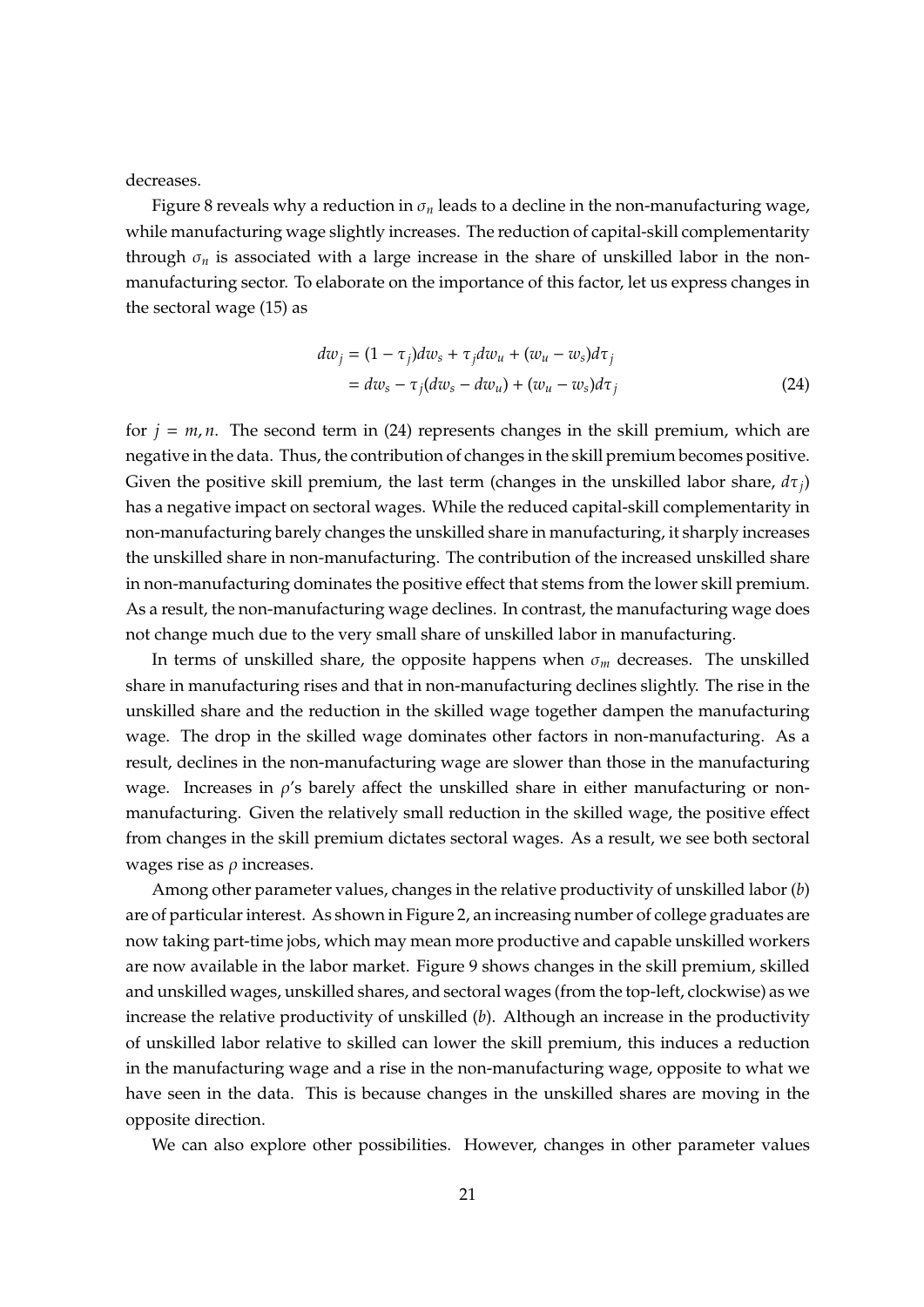<span id="page-21-0"></span>

Figure 9: Effects of More Productive Unskilled Labor

Note: The top left plot depicts changes in the skill premium as *b* changes. The top right panel illustrates changes in the sectoral wages and the bottom left panel shows changes in skilled and unskilled wages as *b* varies. The bottom right graph shows the share of unskilled labor as a function of *b*. The dashed vertical line denotes the benchmark case.

do not alter the steady-state values, especially for the skill premium and sectoral wages, in a way that is consistent with the data. Changes in other parameter values can result in a reduction of the skill premium. For example, a drop in the weight for manufacturing goods  $(y)$  lowers the skill premium. Also, an increase in the elasticity of substitution between skilled and unskilled labor supply  $(\theta)$  reduces the skill premium. However, it turns out that these changes move the sectoral wages in the same direction and thus cannot account for the observed changes in sectoral wages in the data. This is primarily because these parameter changes do not generate meaningful changes in the unskilled shares.

To sum up, a reduction in  $\sigma_n$  (lower capital-skill complementarity in non-manufacturing) is the most likely single parameter change that can consistently explain the stylized facts outlined in Section [2,](#page-4-0) among the numerous possibilities we have considered. That is, while the manufacturing wage increases slightly, the non-manufacturing wage drops, and the skill premium declines. The value of  $\sigma_n$  that is consistent with the lower skill premium in the recent time periods, 2.3, is  $\sigma_n = -0.08$ .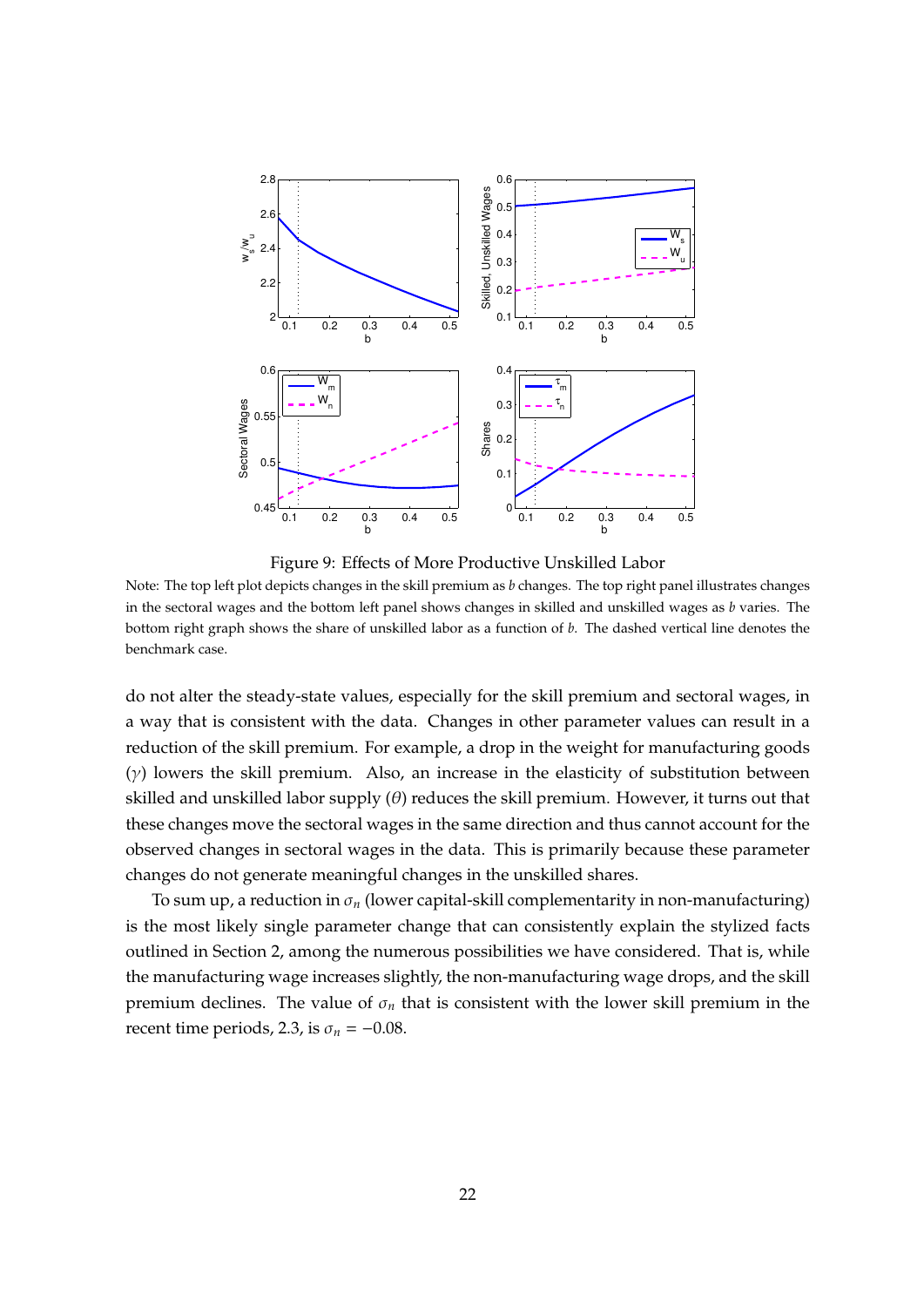## <span id="page-22-0"></span>**6 Analysis with Industry-level Data**

What does the lower capital-skill complementarity in non-manufacturing really mean in reality? Our analysis above suggests that it is the main driving force behind the changes seen since the mid-1990s, especially through a reduction in  $\sigma_n$ . We interpret this as some evidence for sectoral shifts within non-manufacturing. Shifts from sectors with high substitutability between unskilled and capital to those with less substitutability. This section provides industry-level evidence supporting for the above view.

We estimate industry-level values of  $\sigma_n$  within non-manufacturing sector. From the first-order conditions, the demand for skilled relative to unskilled is given by

$$
\frac{S_{i,t}}{U_{i,t}} = \left(\frac{\mu_i}{(1-\mu_i)(1-\lambda_i)}\right)^{\frac{1}{\sigma_i-1}} \left(\frac{w_{s,t}}{w_{u,t}}\right)^{\frac{1}{\sigma_i-1}} \left(\frac{\psi_{s,t}}{\psi_{u,t}}\right)^{\frac{-\sigma_i}{\sigma_i-1}} \left[\lambda_i \left(\frac{K_{i,t}}{\psi_{i,t} S_{i,t}}\right)^{\rho_i} + (1-\lambda_i)\right]^{\frac{\rho_i-\sigma_i}{\rho_i(\sigma_i-1)}}.
$$
(25)

This suggest the following estimation equation for each industry *i* within non-manufacturing

<span id="page-22-1"></span>
$$
\log\left(\frac{S_{i,t}}{U_{i,t}}\right) + \log\left(\frac{\psi_{s,t}}{\psi_{u,t}}\right) = a_i + b_i \left\{ \log\left(\frac{w_{s,t}}{w_{u,t}}\right) - \log\left(\frac{\psi_{s,t}}{\psi_{u,t}}\right) \right\} + c_i \log\left(\frac{K_{i,t}}{\psi_{s,t} S_{i,t}}\right) + \epsilon_{i,t},\tag{26}
$$

where  $b_i = \frac{1}{\sigma_i - 1}$  and  $\epsilon_{i,t}$  is an approximation error.

We estimate [\(26\)](#page-22-1) by pooling non-manufacturing data from the Japan Industrial Produc-tivity (JIP) database.<sup>9</sup> One problem in estimating [\(26\)](#page-22-1) is that we do not know the skill-specific technology shocks  $\psi_{s,t}$  and  $\psi_{u,t}$ . We use the smoothed mean estimates of  $\psi_{s,t}$  and  $\psi_{u,t}$  via Kalman filter from the structural estimation in Section [4.](#page-11-0) Since the skill-unskilled ratio  $(S_{i,t}/U_{i,t})$  is only available in every five years in the JIP database and our sample in the structural estimation ends at 1995, we use data in 1975, 1980, 1985, 1990, and 1995. We have 40 4-digit non-manufacturing industries. We categorize these 40 industries into 10 groups (roughly corresponding to 2-digit industries).<sup>10</sup> This is necessary because time dimension of the dataset is limited. We impose restrictions that coefficients are the same within each industry group. To avoid a possible endogenity problem, we use capital-labor ratios in the previous year as instruments.<sup>11</sup>

Table [4](#page-23-0) reports pooled estimates of the elasticity of substitution between capital and unskilled labor (in the second column) and the degree of capital-skill complementarity (in the fourth column) at the 2-digit industry level. Standard errors are reported in parenthe-

<sup>9</sup>Available at http://[www.rieti.go.jp](http://www.rieti.go.jp/en/database/index.html)/en/database/index.html.

 $10$ Mostly we follow 2-digit classification in the JIP database. Exceptions are as follows. We combine (J) Finance and Insurance and (K) Real Estate and Goods Rental and Leasing in the JIP database classification into Finance, Insurance, and Real Estate (FIRE). Education and Professional Services in our classification consists of (L) Scientific Research, Professional and Technical Services and (O) Education, Learning Support. Other services in our classification correspond to (Q) Compound Services and (R) Other services.

<sup>&</sup>lt;sup>11</sup>Even though the pooled sample is in every five years, we use, for example,  $K_{i,1974}/L_{i,1974}$  as an instrument for 1975 observations.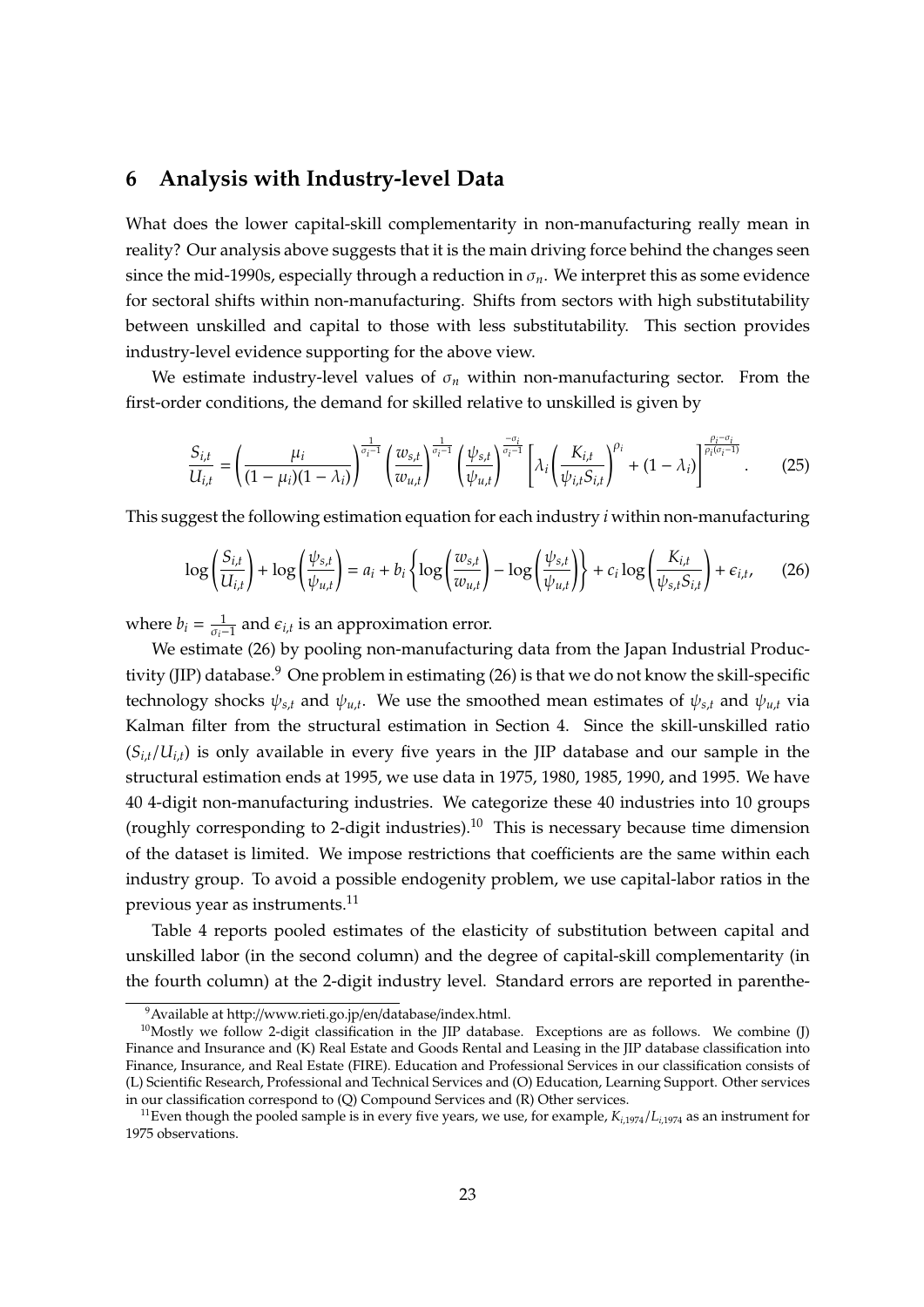<span id="page-23-0"></span>

|                                            | $1-\sigma_i$ | Std. Err. | $C_i$        | Std. Err. |
|--------------------------------------------|--------------|-----------|--------------|-----------|
| Utility                                    | 1.3644*      | (0.1937)  | $0.2512***$  | (0.0876)  |
| <b>Information Technology</b>              | 1.3841***    | (0.0558)  | $0.2702***$  | (0.1164)  |
| Transportation                             | 1.0440       | (0.0580)  | $-0.0924***$ | (0.0260)  |
| Retail and Wholesale                       | 1.0482       | (0.4904)  | $-0.1016$    | (0.3728)  |
| Finance, Insurance, and Real Estate        | 0.9605       | (0.0441)  | $-0.1230***$ | (0.0168)  |
| <b>Education and Professional Services</b> | 0.9973       | (0.0935)  | $-0.0863$    | (0.0703)  |
| Accommodations and Food                    | 1.1615       | (0.2115)  | 0.0213       | (0.0927)  |
| Personal and Amusement Services            | 0.8681       | (0.0861)  | $-0.2532***$ | (0.0443)  |
| Medical and Health Care                    | $0.7288***$  | (0.0444)  | $-0.3595***$ | (0.0363)  |
| <b>Other Services</b>                      | 1.0507       | (0.0526)  | $-0.0660*$   | (0.0396)  |

Table 4: Industry-level Pooled Estimation Results

Note: Heteroskedasticity-robust standard errors are reported in parentheses. \*\*\*, \*\*, and \* indicate that the corresponding coefficient is significant at 1%, 5%, and 10% level, respectively. For  $\frac{1}{1-\sigma_i}$ , the null hypothesis is  $\frac{1}{1-\sigma_i} = 1$ .

ses. For most non-manufacturing industries, the industry-level estimates of the elasticity of substitution are not significantly different from unity. This is consistent with the structural estimate of  $\sigma_n$  in Section [4](#page-11-0) that is very close to zero (i.e., the elasticity is close to unity). The exceptions are Utility, Information Technology, and Medical and Health Care. The significance for Utility is at 10 percent level. For Information Technology, the estimated elasticity of substitution between capital and unskilled is 1.38. Unlike Information Technology, the estimated elasticity for Medical and Health Care is 0.73. It is important to emphasize that these two industries are two growing industries since the mid-1990s.

Figure [10](#page-24-0) compares the estimated elasticities and changes in relative value-added shares within non-manufacturing. Each dot corresponds to the point estimate for each industry and horizontal bar indicates two-standard-error band. On the one hand, growing Information Technology industry, which has the higher estimate of the elasticity, tends to increase the elasticity of substitution in non-manufacturing as a whole. On the other hand, much faster growing Medical and Health Care, which has the lower estimate of the elasticity, drives the non-manufacturing elasticity of substitution down. Utility, whose point estimate of the elasticity is 1.36, is reducing its importance in non-manufacturing. This could put another downward pressure on the non-manufacturing elasticity of substitution. Other non-manufacturing industries, which have the estimate unit elasticity of substitution, are typically shrinking within non-manufacturing.

One caveat is that the reported standard errors ignore the fact that the dependent variable and regressors contain the estimated skill-specific technology shocks. We could fix this problem by using sequences  $\{\psi_{s,t}^{(k)}\}$  $\{f_{s,t}^{(k)}, \psi_{u,t}^{(k)}\}$  for  $k = 1, \cdots, K$ , where *K* is the number of the Metropolis-Hastings draws in the structural estimation. We have used the mean estimate for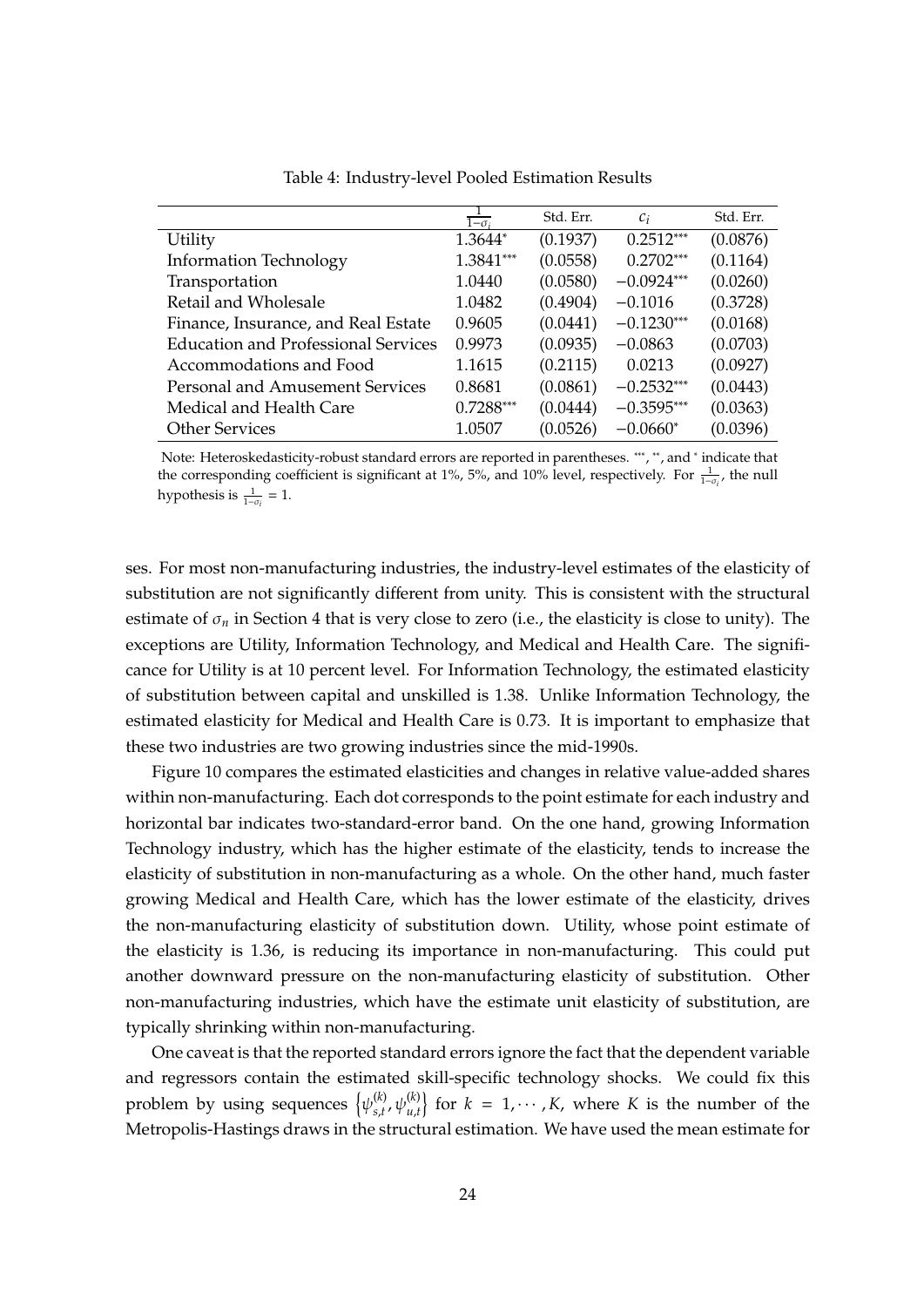<span id="page-24-0"></span>

Figure 10: Estimated Elasticities of Substitution and Changes in Shares Note: Dots correspond to point estimates. Horizontal lines indicate two-standard-error intervals. Vertical axis measures changes in the relative shares within non-manufacturing.

 $\{\psi_{s,t}, \psi_{u,t}\}$  over *K* draws. Using the all sequences, we can correctly account for distributions of  $\hat{\psi}_{s,t}$  and  $\hat{\psi}_{u,t}$ .

Overall, these changes in sectoral composition can account for the reduction in the elasticity of substitution between capital and unskilled in non-manufacturing. Of course, this can be one possible explanation and does not exclude other possibilities. We just assume that the industry-level elasticity of substitution is time-invariant and changes in sectoral composition alter the non-manufacturing level elasticity. It is likely that those new entrants to these growing industries have different production technology in terms of substitutability between capital and unskilled, relative to incumbent firms. However, it would be a challenging task to quantify to measure the elasticity of substitution for new entrants in non-manufacturing.

The estimated degree of capital-skill complementarity at the industry level within nonmanufacturing is also consistent with the structural estimate of  $\alpha_n$ , which controls capital-skill complementarity in non-manufacturing as a whole, reported in Section [4.](#page-11-0) When  $c_i = 0$  in [\(26\)](#page-22-1), there is no capital-skill complementarity for industry *i*. For Retail and Wholesale, Education and Professional Services, and Accommodations and Food, there is no indication of capital-skill complementarity. While Utility and Information Technology show evidence of significant capital-skill complementarity, other industries, including Medical and Health Care, show evidence of capital-skill substitutability, which is statistically significant.

Figure [11](#page-25-1) plots the estimated degree of capital-skill complementarity against changes in relative shares within non-manufacturing, together with the standard errors. This again suggests that the rapidly growing Medical and Health Care drives the decline in the capital-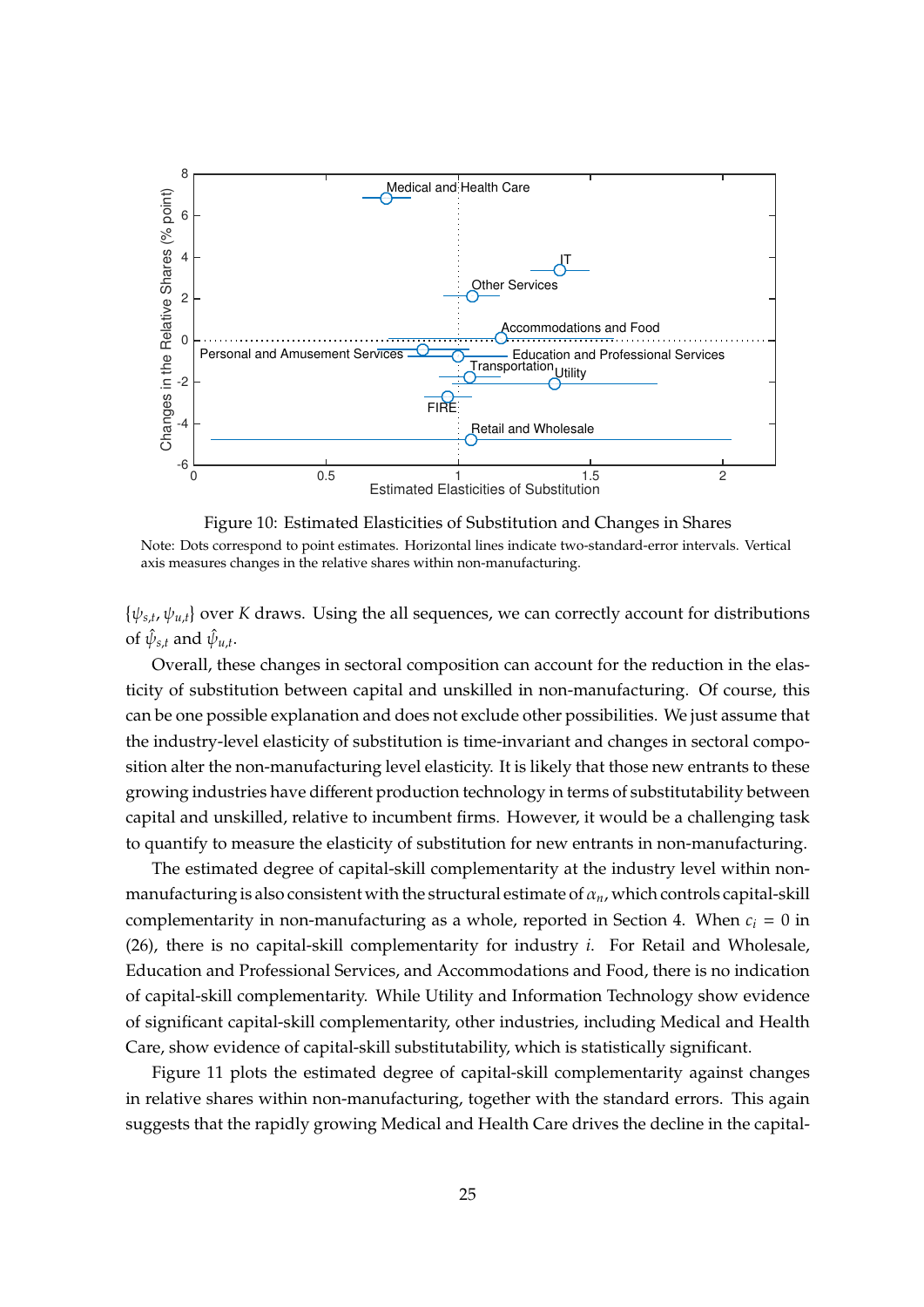<span id="page-25-1"></span>

Figure 11: Estimated Degree of Capital-Skill Complementarity and Changes in Shares Note: Dots correspond to point estimates. Horizontal lines indicate two-standard-error intervals. Vertical axis measures changes in the relative shares within non-manufacturing.

skill complementarity in non-manufacturing as a whole.

# <span id="page-25-0"></span>**7 Conclusion**

While many studies document and offer explanations for rises in the skill premium across economies, less attention has been paid to declines in the skill premium observed in some countries over the past few decades. This paper documents changes in the Japanese labor market at both aggregate and industry levels. We observe a decline in the skill premium, a widening of the sectoral wage gap, and an increase in the unskilled share in nonmanufacturing.

In order to provide a consistent explanation for the above-mentioned changes, we build a two-sector neoclassical general equilibrium model with two types of labor (skilled and unskilled), in which production technology features capital-skill complementarity. The two sectors can differ in terms of the degree of capital-skill complementarity. We use Bayesian methods to fit our model to the Japanese data. We find evidence of sectoral heterogeneity in capital-skill complementarity. Based on the estimated structural parameters, we show that the decline in capital-skill complementarity — reflecting the decline in the elasticity of substitution between capital and unskilled labor in non-manufacturing — can account for the observed changes in the Japanese data. This finding is also supported by the industry-level analysis within non-manufacturing.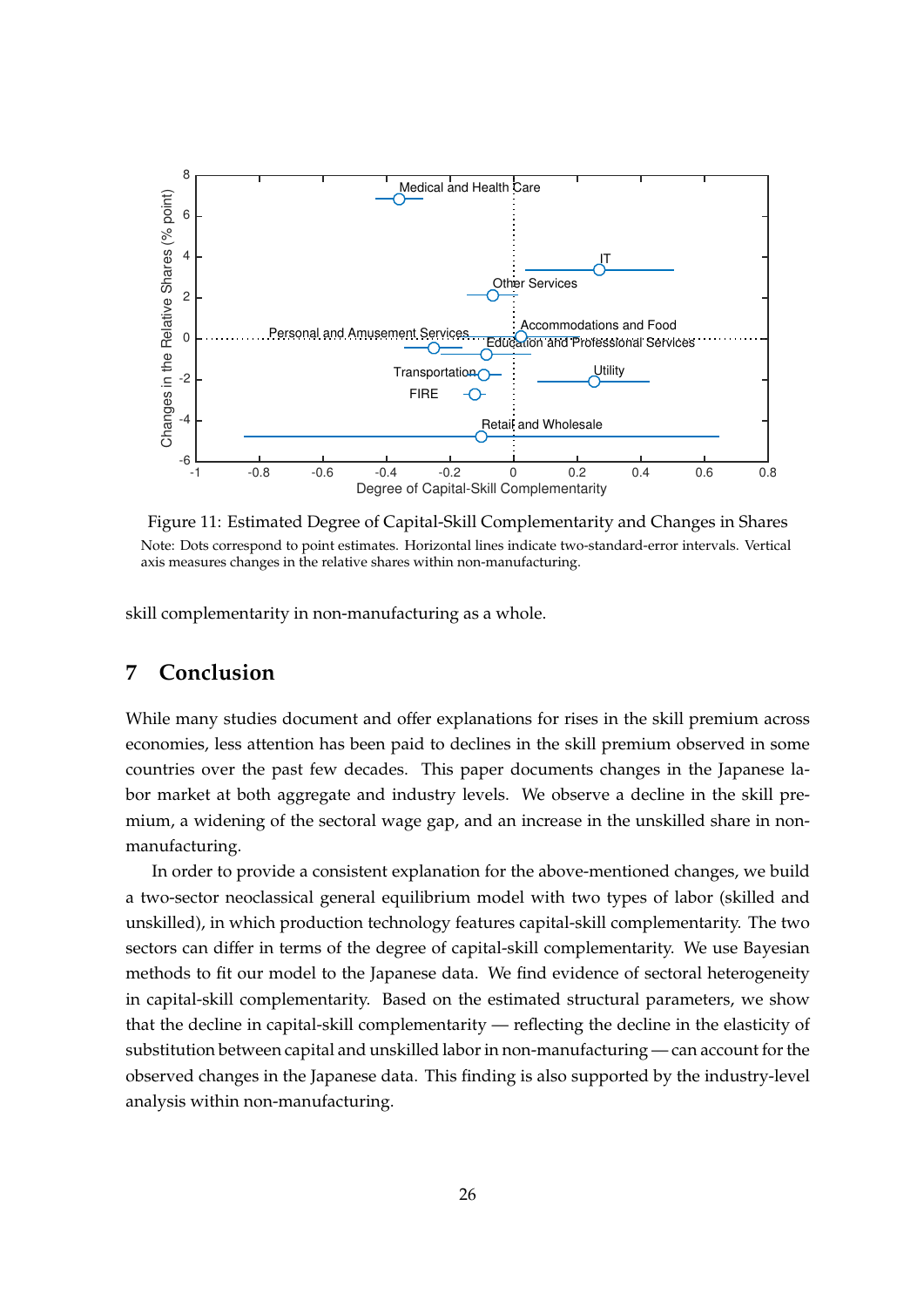# **References**

- <span id="page-26-2"></span>Acemoglu, D. (2002): "Technical Change, Inequality, and the Labor Market," *Journal of Economic Literature*, 40, 7–72.
- <span id="page-26-7"></span>BALLEER, A. AND T. VAN RENS (2013): "Skill-biased Technological Change and the Business Cycle," *Review of Economics and Statistics*, 95, 1222–1237.
- <span id="page-26-14"></span>Geweke, J. (1999): "Using Simulation Methods for Bayesian Econometric Models: Unference, Development, and Communication," *Econometric Reviews*, 18, 1–73.
- <span id="page-26-3"></span>Griliches, Z. (1969): "Capital-Skill Complementarity," *Review of Economics and Statistics*, 51, 465–468.
- <span id="page-26-11"></span>Horvath, M. (2000): "Sectoral shocks and aggregate fluctuations," *Journal of Monetary Economics*, 45, 69 – 106.
- <span id="page-26-13"></span>Iacoviello, M., F. Schiantarelli, and S. Schuh (2011): "Input and Output Iinventories in General Equilibrium," *International Economic Review*, 52, 1179–1213.
- <span id="page-26-1"></span>Kawaguchi, D. and Y. Mori (2014): "Winning the Race against Technology," Discussion papers 14017, Research Institute of Economy, Trade and Industry (RIETI).
- <span id="page-26-12"></span>KONDO, A. AND S. NAGANUMA (2014): "Inter-industry Labor Reallocation and Task Distance," Working paper series 14-e-8, Bank of Japan.
- <span id="page-26-0"></span>KRUSELL, P., L. E. OHANIAN, J.-V. Ríos-RULL, AND G. L. VIOLANTE (2000): "Capital-skill Complementarity and Inequality: A Macroeconomic Analysis," *Econometrica*, 68, 1029–1053.
- <span id="page-26-6"></span>LINDQUIST, M. J. (2004): "Capital–skill Complementarity and Inequality Over the Business Cycle," *Review of Economic Dynamics*, 7, 519–540.
- <span id="page-26-4"></span>Maliar, L. and S. Maliar (2011): "Capital–Skill Complementarity and Balanced Growth," *Economica*, 78, 240–259.
- <span id="page-26-10"></span>MARQUIS, M. AND B. TREHAN (2010): "Relative productivity growth and the secular "decline" of U.S. manufacturing," *The Quarterly Review of Economics and Finance*, 50, 67–74.
- <span id="page-26-9"></span>NGAI, L. R. AND C. A. PISSARIDES (2007): "Structural Change in a Multisector Model of Growth," *American Economic Review*, 97, 429–443.
- <span id="page-26-8"></span>Parro, F. (2013): "Capital-Skill Complementarity and the Skill Premium in a Quantitative Model of Trade," *American Economic Journal: Macroeconomics*, 5, 72–117.
- <span id="page-26-5"></span>Polgreen, L. and P. Silos (2008): "Capital–skill Complementarity and Inequality: A Sensitivity Analysis," *Review of Economic Dynamics*, 11, 302–313.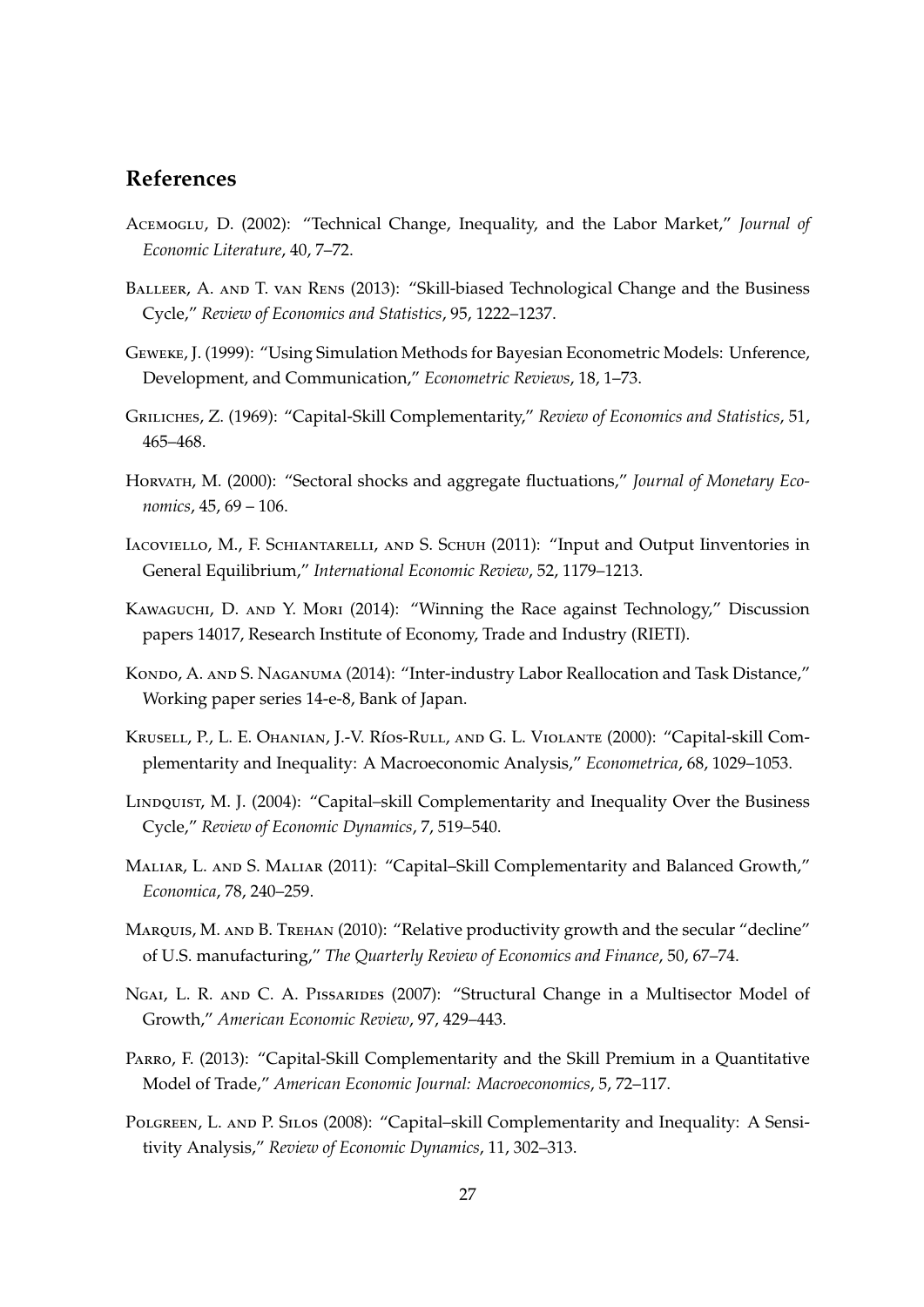<span id="page-27-0"></span>Sugo, T. AND K. UEDA (2008): "Estimating a Dynamic Stochastic General Equilibrium Model for Japan," *Journal of the Japanese and International Economies*, 22, 476–502.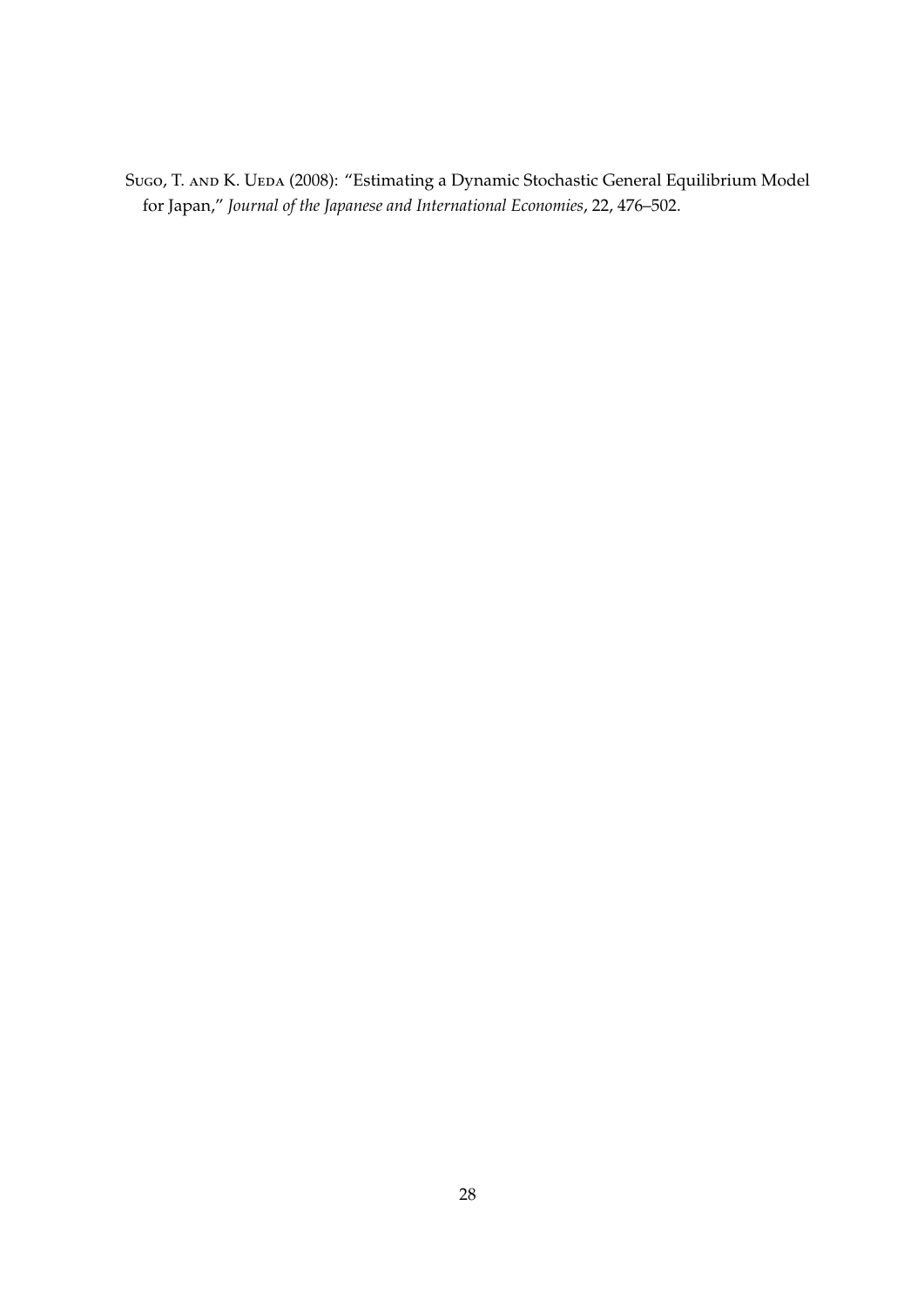# **Appendix**

*p*

# **A Steady-State Relationship**

To simplify the presentation below, let us define for  $j = m, n$  in the steady state

<span id="page-28-0"></span>
$$
Z_j \equiv \mu_j \left( \frac{\psi_u U_j}{\psi_s S_j} \right)^{\sigma_j} + (1 - \mu_j) \left\{ \lambda_j \left( \frac{K_j}{\psi_s S_j} \right)^{\rho_j} + (1 - \lambda_j) \right\}^{\frac{\sigma_j}{\rho_j}}.
$$
 (27)

Given the steady-state value of  $r = \frac{1}{\beta} - (1 - \delta)$  and other parameter values, together with the definitions of *Z<sup>m</sup>* and *Z<sup>n</sup>* in [\(27\)](#page-28-0), the following non-linear system of 12 equations characterizes the steady state of this economy.

$$
\frac{Y_{m}}{\psi_{s}S_{m}} = A_{m}(Z_{m})^{\frac{1}{\phi_{m}}}
$$
\n
$$
\frac{Y_{n}}{\psi_{s}S_{m}} = A_{n}(Z_{n})^{\frac{1}{\phi_{n}}}
$$
\n
$$
\frac{C_{m}}{\psi_{s}S_{m}} = \frac{Y_{m}}{\psi_{s}S_{m}} - \delta \frac{K_{m}}{\psi_{s}S_{m}} \frac{S_{n}}{S_{m}}
$$
\n
$$
\frac{C_{n}}{\psi_{s}S_{n}} = \frac{Y_{n}}{\psi_{s}S_{n}}
$$
\n
$$
\left(\frac{C_{n}}{\psi_{s}S_{n}}\right)^{\frac{1}{\kappa}} = \frac{(1-\gamma)}{\gamma} \left(\frac{C_{m}}{\psi_{s}S_{m}} \frac{S_{m}}{S_{m}}\right)^{\frac{1}{\kappa}}
$$
\n
$$
\left(\frac{w_{s}}{w_{u}}\right)^{\theta} = \frac{S_{m}}{U_{m}} \frac{\left(1 + \frac{S_{m}}{S_{m}}\right)}{\left(1 + \frac{U_{n}/S_{m}}{U_{n}/S_{m}} \frac{S_{m}}{S_{m}}\right)}
$$
\n
$$
r = (1 - \mu_{m})\lambda_{m}A_{m} \left(\frac{K_{m}}{\psi_{s}S_{m}}\right)^{\rho_{m}-1} (Z_{m})^{\frac{1-\sigma_{m}}{\sigma_{m}}} \left\{\lambda_{m} \left(\frac{K_{m}}{\psi_{s}S_{m}}\right)^{\rho_{m}} + (1 - \lambda_{m}\right\}^{\frac{\sigma_{n}-\rho_{m}}{\rho_{m}}}
$$
\n
$$
\frac{r}{p} = (1 - \mu_{n})\lambda_{n}A_{n} \left(\frac{K_{n}}{\psi_{s}S_{n}}\right)^{\rho_{n}-1} (Z_{n})^{\frac{1-\sigma_{m}}{\sigma_{m}}} \left\{\lambda_{n} \left(\frac{K_{m}}{\psi_{s}S_{m}}\right)^{\rho_{n}} + (1 - \lambda_{n}\right\}^{\frac{\sigma_{n}-\rho_{n}}{\rho_{m}}}
$$
\n
$$
w_{s} = (1 - \mu_{m})(1 - \lambda_{m})(A_{m})^{\sigma_{m}} \left(\frac{Y_{m}}{\psi_{s}S_{m}}\right)^{1-\sigma_{m}} \left\{\lambda_{m} \left(\frac{K_{m}}
$$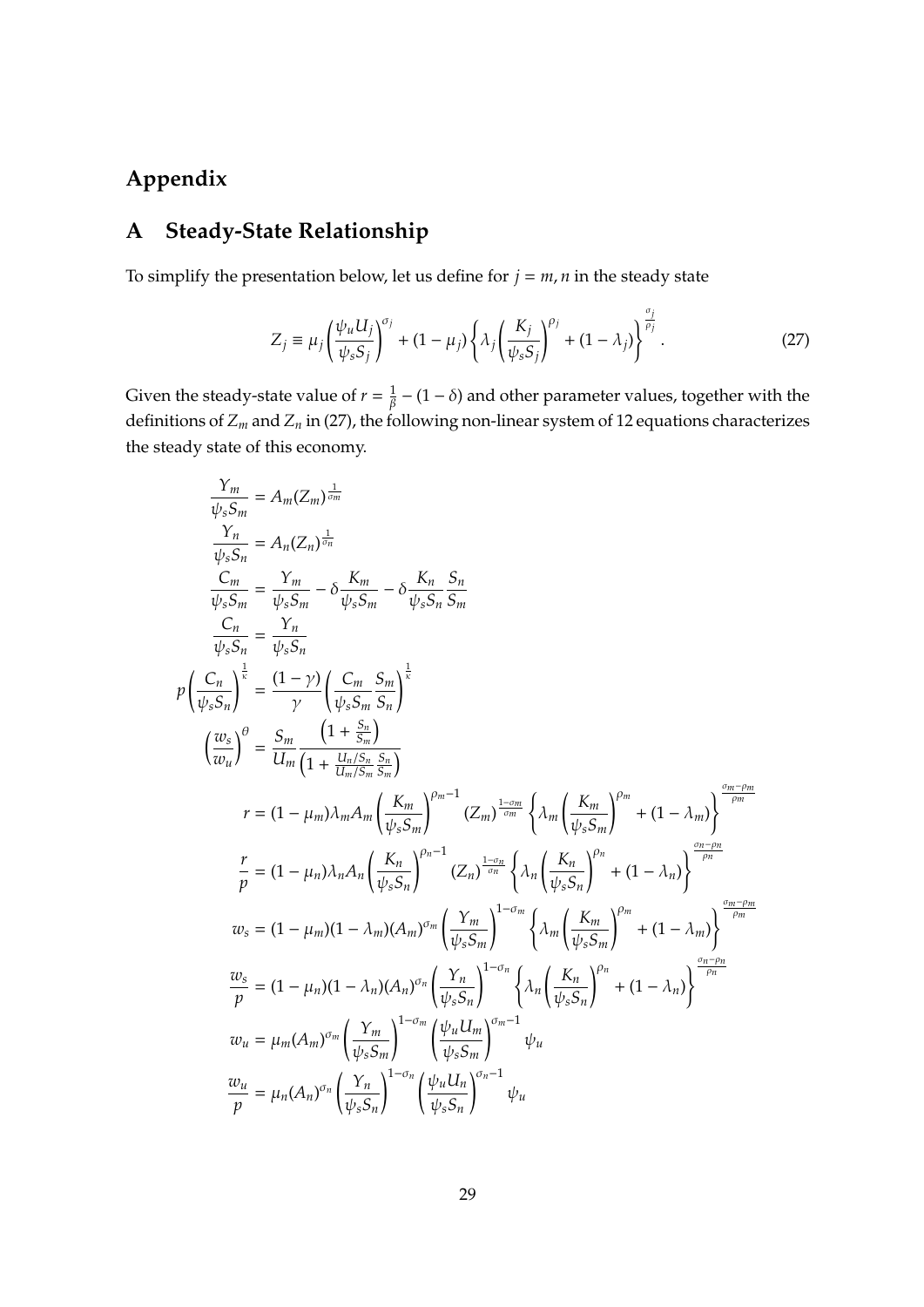This system describes the steady-state relationship among the following 12 variables:

$$
\frac{Y_m}{S_m}, \frac{Y_n}{S_n}, \frac{C_m}{S_m}, \frac{C_n}{S_n}, \frac{K_m}{S_m}, \frac{K_n}{S_n}, \frac{U_m}{S_m}, \frac{U_n}{S_n}, \frac{S_n}{S_m}, p, w_s, w_u.
$$

### **B Data Construction**

Since there are no quarterly output and price data at the sectoral level, we assume that semi-durable and durable goods, and investment goods for residential and business fixed investment are produced by the manufacturing industry  $(Y_m)$ . Also, we assume that nondurable goods and services are produced by the non-manufacturing industry  $(Y_n)$ . We construct price indices for each output accordingly  $(P_m$  and  $P_n$ ). The relative price  $(p)$  is defined as *Pn*/*Pm*. We obtain GDP components and corresponding price indices from the Cabinet Office's National Accounts.

Population (15 years old and over) consists of labor force and non-labor force (excluding people with unknown labor status), which are taken from the Labour Force Survey (LFS) by the Statistics Bureau of the Ministry of Internal Affairs and Communications. This is used to convert quantity variables in per capita term.

We construct the sectoral hourly wage ( $W_m$  and  $W_n$ ) by dividing the nominal wage bill per worker by total hours worked per worker for each industry. Until 1989, we use data from establishments with 30 or more employees. From 1990 onwards, we use data from establishments with 5 or more employees. These data are taken from the Monthly Labour Survey (MLS) by the Ministry of Health, Labour and Wealth.

Part-time workers are defined as those who work fewer hours than regular (full-time) workers per day or per week. From 1990, we use the numbers of full-time (*Ls*) and part-time  $(L<sub>u</sub>)$  workers reported in the MLS. However, there are no official statistics until 1989. We extrapolate the number reported in the MLS by using the data from the LFS. We categorize employees who work at least 35 hours per week as full-time workers and those working shorter hours as part-time workers.

We construct the average hours worked per full-time worker by using the following relationship:

$$
h = \frac{h_s L_s + h_u L_u}{L_s + L_u} = h_s \left( \frac{L_s}{L_s + L_u} + \zeta \frac{L_u}{L_s + L_u} \right),
$$

where *h* is the average hours worked per worker, *h<sup>s</sup>* and *h<sup>u</sup>* are the average hours worked per full-time and per part-time worker, *L<sup>s</sup>* and *L<sup>u</sup>* denote the numbers of full-time and parttime workers, and  $\zeta = \frac{h_u}{h_u}$ *hs* . To measure *h*, we use the MLS. From 1990, we use data from establishments with five or more employees. Until 1989, we use data from establishments with 30 or more employees. ζ is taken from the MLS from 1990 (establishments with five or more employees). Until 1989, we use the Basic Survey on Wage Structure by utilizing linear interpolation. Given *h*, *L<sup>s</sup>* , *Lu*, and ζ, we construct *h<sup>s</sup>* and then calculate *h<sup>u</sup>* = ζ*h<sup>s</sup>* . Finally, we